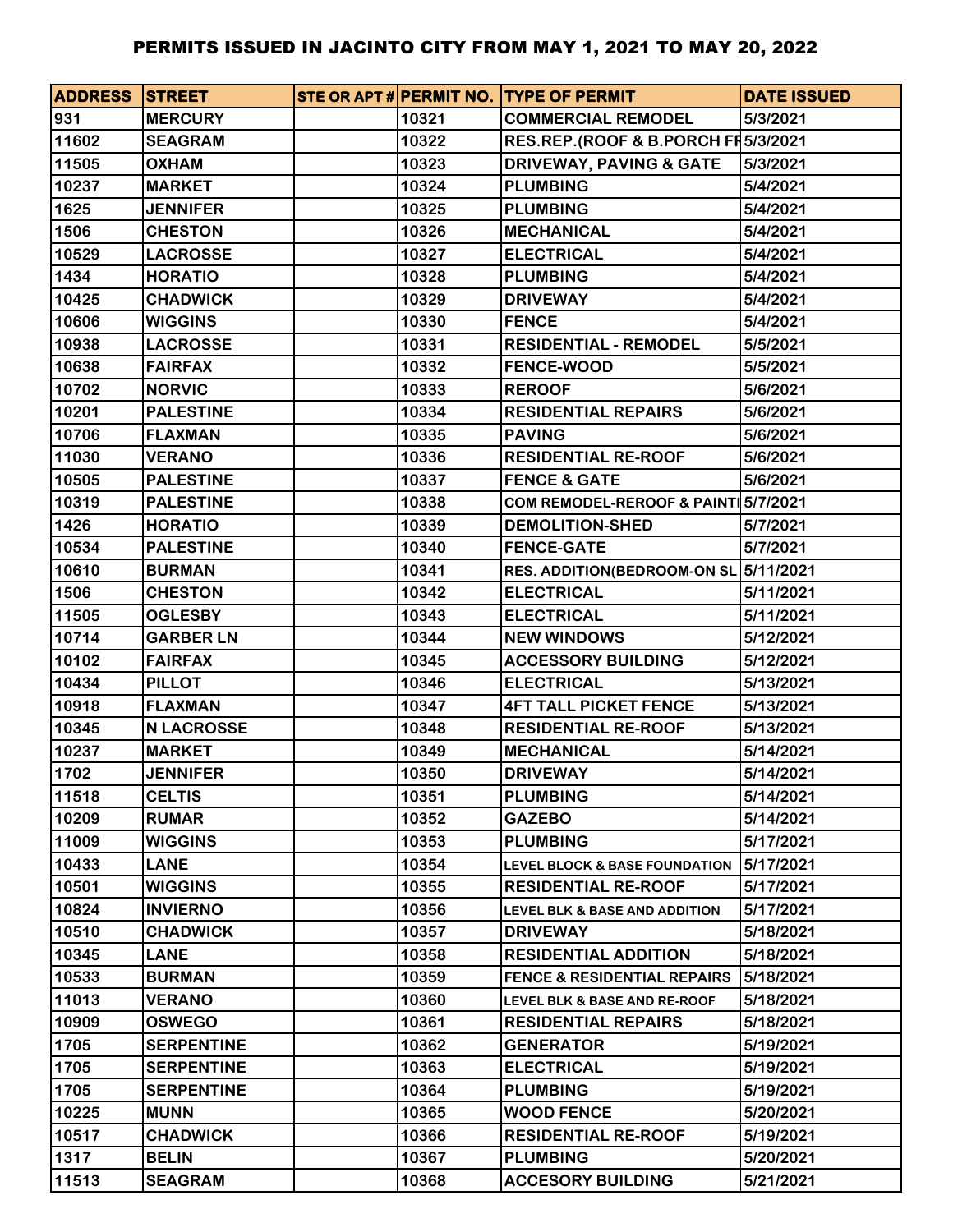| 10337           | <b>PILLOT</b>     |   | 10369 | <b>PAVING</b>                     | 5/21/2021 |
|-----------------|-------------------|---|-------|-----------------------------------|-----------|
| 1627            | <b>CHAZEN</b>     |   | 10370 | <b>RESIDENTIAL RE-ROOF</b>        | 5/21/2021 |
| 10510           | <b>FLAXMAN</b>    |   | 10371 | <b>FENCE</b>                      | 5/21/2021 |
| 10909           | <b>INVIERNO</b>   |   | 10372 | <b>RESIDENTIAL RE-ROOF</b>        | 6/4/2021  |
| 10727           | <b>MUNN</b>       |   | 10373 | <b>DRIVEWAY</b>                   | 5/25/2021 |
| 10402           | <b>FLAXMAN</b>    |   | 10374 | <b>RES.REP (WINDOWS)</b>          | 5/26/2021 |
| SC <sub>2</sub> | <b>BURMAN</b>     |   | 10375 | <b>ELECTRICAL</b>                 | 5/26/2021 |
| 10117           | <b>LANE</b>       |   | 10376 | <b>RES.REM.(SOLAR PANELS)</b>     | 5/26/2021 |
| 10117           | <b>LANE</b>       |   | 10377 | <b>ELECTRICAL</b>                 | 5/26/2021 |
| 10425           | <b>PILLOT</b>     |   | 10378 | <b>REROOF</b>                     | 5/26/2021 |
| 10346           | <b>MUNN</b>       |   | 10379 | <b>REROOF</b>                     | 5/26/2021 |
| 1022            | <b>AKRON</b>      |   | 10380 | <b>REROOF</b>                     | 5/26/2021 |
| 10922           | <b>LACROSSE</b>   |   | 10381 | <b>DRIVEWAY</b>                   | 5/27/2021 |
| 10713           | <b>FAIRFAX</b>    |   | 10382 | <b>ELECTRICAL</b>                 | 5/28/2021 |
| 1406            | <b>BELIN</b>      |   | 10383 | <b>GENERATOR</b>                  | 5/28/2021 |
| 1406            | <b>BELIN</b>      |   | 10384 | <b>ELECTRICAL</b>                 | 5/28/2021 |
| 1506            | <b>CHESTON</b>    |   | 10385 | <b>DRIVEWAY</b>                   | 5/28/2021 |
| 1701            | <b>CHAZEN</b>     |   | 10386 | PAVING(WALKWAY&PATIO)             | 5/28/2021 |
| 10429           | <b>LANE</b>       |   | 10387 | <b>PLUMBING</b>                   | 5/28/2021 |
| 10702           | <b>BURMAN</b>     |   | 10388 | <b>REPLACE SIDING</b>             | 6/1/2021  |
| 10502           | <b>PILLOT</b>     |   | 10389 | <b>DRIVEWAY</b>                   | 6/1/2021  |
| 1006            | <b>DACUS</b>      |   | 10390 | <b>PLUMBING</b>                   | 6/1/2021  |
| 10638           | <b>FAIRFAX</b>    |   | 10391 | <b>PAVING</b>                     | 6/1/2021  |
| 11419           | <b>MUNN</b>       |   | 10392 | <b>PLUMBING</b>                   | 6/2/2021  |
| 11030           | <b>VERANO</b>     |   | 10393 | <b>PATIO</b>                      | 6/2/2021  |
| 11037           | <b>MARKET</b>     |   | 10394 | <b>ELECTRICAL</b>                 | 6/3/2021  |
| 11618           | <b>SEAGRAM</b>    |   | 10395 | <b>DRIVEWAY</b>                   | 6/3/2021  |
| 11110           | <b>MUSCATINE</b>  |   | 10396 | <b>RESIDENTIAL REPAIRS</b>        | 6/3/2021  |
| 10533           | <b>WIGGINS</b>    |   | 10397 | <b>ELECTRICAL</b>                 | 6/4/2021  |
| 10533           | <b>WIGGINS</b>    |   | 10398 | SOLAR PANEL INSTALLATION 6/4/2021 |           |
| 10426           | <b>PALESTINE</b>  |   | 10399 | <b>GRADE/FILL DIRT</b>            | 6/4/2021  |
| 10213           | <b>BURMAN</b>     |   | 10400 | <b>ELECTRICAL</b>                 | 6/7/2021  |
| 11510           | <b>OXHAM</b>      |   | 10401 | <b>MECHANICAL</b>                 | 6/7/2021  |
| 1501            | <b>MERCURY</b>    |   | 10402 | <b>ELECTRICAL</b>                 | 6/7/2021  |
| 1006            | <b>DACUS</b>      |   | 10403 | <b>DEMOLITION-HOUSE</b>           | 6/8/2021  |
| 931             | <b>MERCURY</b>    | B | 10404 | <b>ELECTRICAL</b>                 | 6/9/2021  |
| 931             | <b>MERCURY</b>    | А | 10405 | ELECTRICAL #4124                  | 6/9/2021  |
| 10434           | <b>BURMAN</b>     |   | 10406 | <b>MECHANICAL</b>                 | 6/9/2021  |
| 10237           | <b>MARKET</b>     |   | 10407 | PLUMBING 4" FIRE LINE             | 6/9/2021  |
| 10309           | <b>PILLOT</b>     |   | 10408 | <b>PLUMBING</b>                   | 6/9/2021  |
| 10121           | <b>CHADWICK</b>   |   | 10409 | <b>ELECTRICAL</b>                 | 6/9/2021  |
| 10245           | <b>MUNN</b>       |   | 10410 | <b>DRIVEWAY</b>                   | 6/9/2021  |
| 1729            | <b>JENNIFER</b>   |   | 10411 | <b>REROOF AND REPAIR FENCE</b>    | 6/10/2021 |
| 10804           | <b>MUNN</b>       |   | 10412 | <b>ELECTRICAL</b>                 | 6/10/2021 |
| 1704            | <b>HOLLAND#1</b>  |   | 10413 | <b>GAS TEST</b>                   | 6/10/2021 |
| 10402           | <b>SLACROSSE</b>  |   | 10414 | <b>REROOF</b>                     | 6/10/2021 |
| 10329           | <b>NORVIC</b>     |   | 10415 | <b>PLUMBING</b>                   | 6/10/2021 |
| 10117           | <b>LANE</b>       |   | 10416 | <b>DRIVEWAY</b>                   | 6/10/2021 |
| 10334           | <b>N LACROSSE</b> |   | 10417 | <b>RESIDENTIAL REPAIRS</b>        | 6/10/2021 |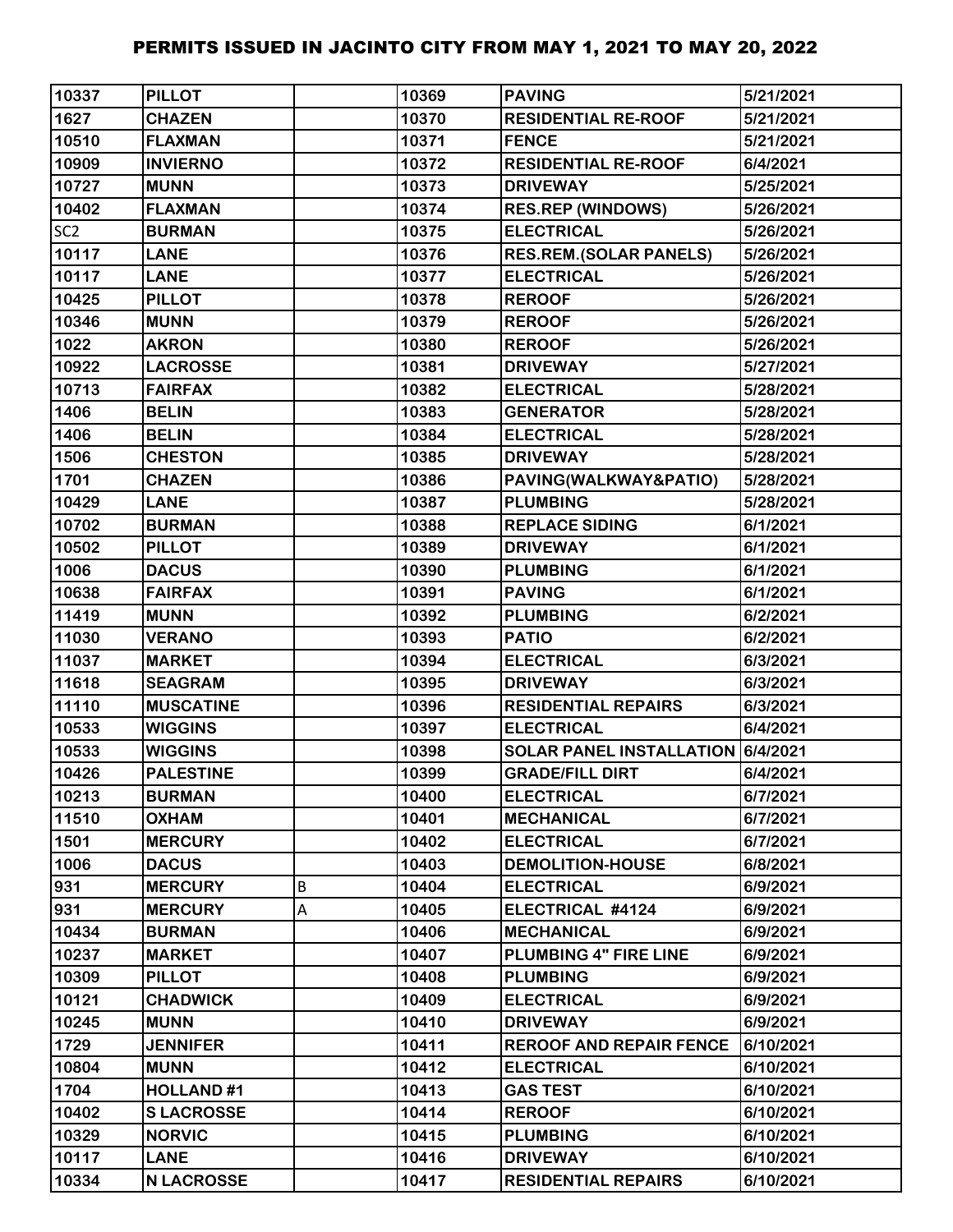| 11211 | <b>MUNN</b>         |     | 10418 | <b>PAVING CRUSHED ASPHALT</b>         | 6/11/2021 |
|-------|---------------------|-----|-------|---------------------------------------|-----------|
| 10222 | <b>WIGGINS</b>      |     | 10419 | <b>RESIDENTIAL RE-ROOF</b>            | 6/14/2021 |
| 1522  | <b>CHESTON</b>      |     | 10420 | <b>RESIDENTIAL RE-ROOF</b>            | 6/14/2021 |
| 1501  | <b>SERPENTINE</b>   |     | 10421 | <b>RESIDENTIAL RE-ROOF</b>            | 6/15/2021 |
| 10301 | <b>FAIRFAX</b>      |     | 10422 | <b>RESIDENTIAL RE-ROOF</b>            | 6/15/2021 |
| 1406  | <b>BELIN</b>        |     | 10423 | <b>PLUMBING</b>                       | 6/16/2021 |
| 10511 | <b>LACROSSE</b>     | 239 | 10424 | <b>ELECTRICAL</b>                     | 6/16/2021 |
| 10511 | <b>LACROSSE</b>     | 240 | 10425 | <b>ELECTRICAL</b>                     | 6/16/2021 |
| 10511 | <b>LACROSSE</b>     | 228 | 10426 | <b>ELECTRICAL</b>                     | 6/16/2021 |
| 10511 | <b>LACROSSE</b>     |     | 10427 | <b>ELECTRICAL</b>                     | 6/16/2021 |
| 11121 | <b>MARKET D</b>     |     | 10428 | <b>COMMERCIAL RE-ROOF</b>             | 6/16/2021 |
| 10337 | <b>BURMAN</b>       |     | 10429 | <b>FENCE</b>                          | 6/16/2021 |
| 10201 | <b>PALESTINE</b>    |     | 10430 | <b>ELECTRICAL</b>                     | 6/17/2021 |
| 10611 | <b>PALESTINE</b>    |     | 10431 | PARTIAL DEMOLITION BACK BLD 6/17/2021 |           |
| 10326 | <b>PALESTINE</b>    | В   | 10432 | <b>ELECTRICAL</b>                     | 6/17/2021 |
| 10209 | <b>RUMAR</b>        |     | 10433 | <b>WOOD SHED</b>                      | 6/18/2021 |
| 10102 | <b>NORVIC</b>       |     | 10434 | <b>RES.RE-ROOF</b>                    | 6/21/2021 |
| 10206 | <b>FLAXMAN</b>      |     | 10435 | <b>WOOD FENCE</b>                     | 6/21/2021 |
| 1611  | <b>JENNIFER</b>     |     | 10436 | <b>FENCE</b>                          | 6/21/2021 |
| 1418  | <b>JENNIFER</b>     |     | 10437 | <b>PLB</b>                            | 6/23/2021 |
| 10309 | <b>PILLOT</b>       |     | 10438 | <b>ELEC</b>                           | 6/23/2021 |
| 10610 | <b>BURMAN</b>       |     | 10439 | <b>PLB</b>                            | 6/24/2021 |
| 10613 | <b>FAIRFAX</b>      |     | 10440 | <b>LEVEL-BLK &amp; BASE</b>           | 6/25/2021 |
| 1418  | <b>HORATIO</b>      |     | 10441 | DRIVEWAY & METAL CARPORT 6/25/2021    |           |
| 10606 | <b>PILLOT</b>       |     | 10443 | <b>PAVING</b>                         | 6/25/2021 |
| 10630 | <b>FLAXMAN</b>      |     | 10444 | <b>PLB</b>                            | 6/25/2021 |
| 1113  | <b>SIESTA</b>       |     | 10445 | <b>PLB</b>                            | 6/25/2021 |
| 10438 | <b>MUSCATINE</b>    |     | 10446 | <b>PAVING</b>                         | 6/25/2021 |
| 10145 | <b>MUNN</b>         |     | 10447 | <b>WOOD FENCE</b>                     | 6/25/2021 |
| 10217 | <b>PILLOT</b>       |     | 10448 | <b>WOOD FENCE</b>                     | 6/25/2021 |
| 10430 | <b>MUSCATINE</b>    |     | 10449 | <b>MECHANICAL</b>                     | 6/25/2021 |
| 10617 | <b>FLAXMAN</b>      |     | 10450 | <b>RESIDENTIAL RE-ROOF</b>            | 6/28/2021 |
| 9990  | <b>EAST FWY</b>     |     | 10451 | STORM DAMAGE DEMOLITION 6/29/2021     |           |
| 11030 | <b>VERANO</b>       |     | 10452 | <b>CARPORT</b>                        | 6/29/2021 |
| 10910 | <b>MUNN</b>         |     | 10453 | <b>ELECTRICAL</b>                     | 6/30/2021 |
| 10618 | <b>PILLOT</b>       |     | 10454 | <b>PAVING</b>                         | 7/1/2021  |
| 10506 | <b>WIGGINS</b>      |     | 10455 | PORCH AND RES. RE-ROOF                | 7/1/2021  |
| 10134 | <b>PILLOT</b>       |     | 10456 | <b>FENCE</b>                          | 7/1/2021  |
| 1722  | <b>CHAZEN</b>       |     | 10457 | <b>REPAIR PORCH &amp; SHED</b>        | 7/1/2021  |
| 10309 | <b>PILLOT</b>       |     | 10458 | <b>DEMOLITION OF GARAGE</b>           | 7/1/2021  |
| 10138 | <b>MUSCATINE</b>    |     | 10459 | <b>ELECTRICAL</b>                     | 7/2/2021  |
| 10911 | <b>MUNN</b>         |     | 10460 | <b>CARPORT</b>                        | 7/2/2021  |
| 10417 | <b>N OSWEGO</b>     |     | 10461 | <b>FENCE</b>                          | 7/2/2021  |
| 10625 | <b>NORVIC</b>       |     | 10462 | <b>RESIDENTIAL REPAIRS</b>            | 7/6/2021  |
| 10625 | <b>NORVIC</b>       |     | 10463 | <b>PLUMBING</b>                       | 7/6/2021  |
| 10314 | <b>FLAXMAN</b>      |     | 10464 | <b>RESIDENTIAL RE-ROOF</b>            | 7/6/2021  |
| 9990  | <b>EAST FREEWAY</b> | C   | 10465 | <b>ELECTRICAL</b>                     | 7/7/2021  |
| 9701  | <b>MARKET</b>       |     | 10466 | <b>ELECTRICAL</b>                     | 7/7/2021  |
| 10521 | <b>WIGGINS</b>      |     | 10467 | REPLACE SIDING AND WINDOW 7/7/2021    |           |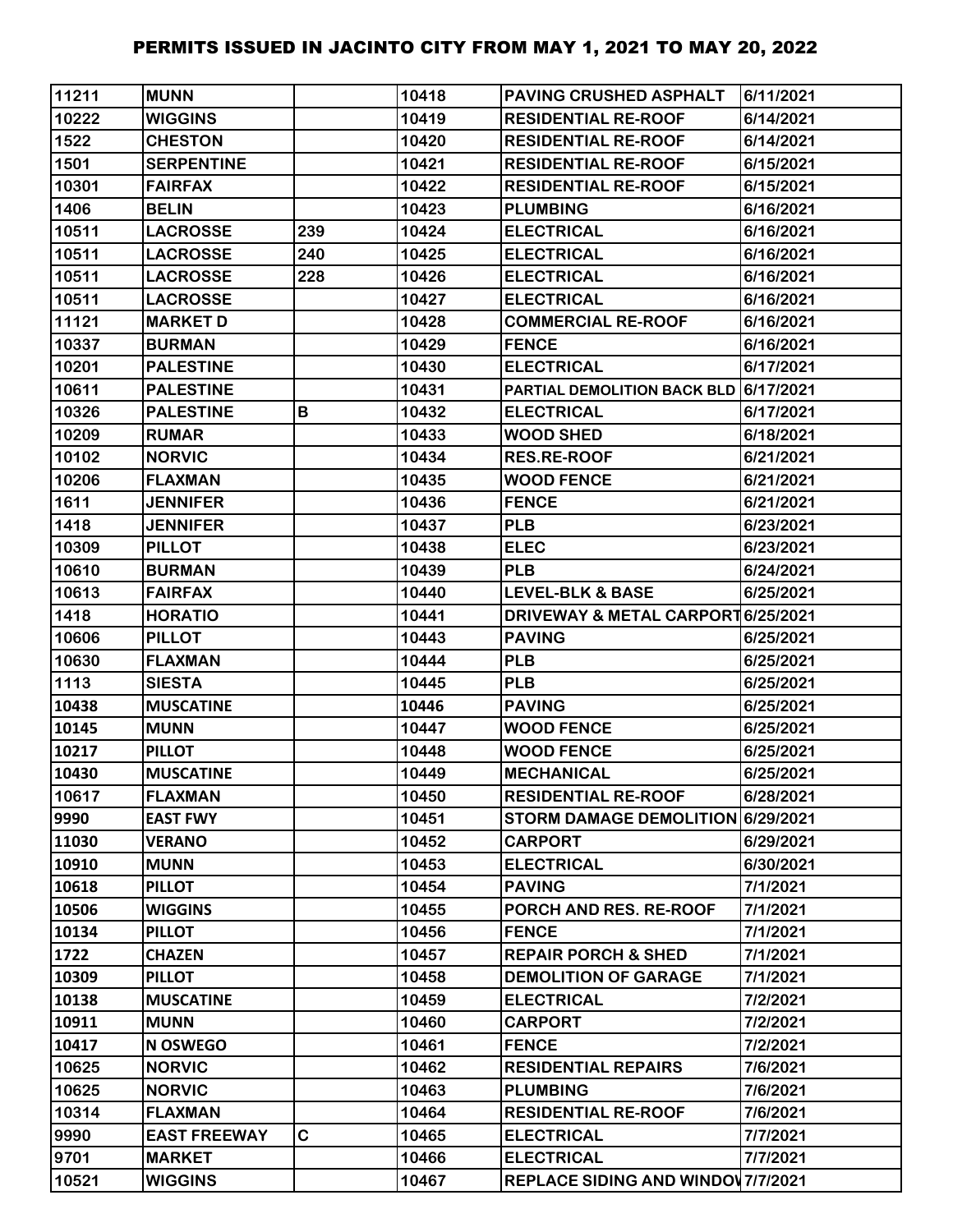| 10129 | <b>FAIRFAX</b>    |   | 10468 | <b>RESIDENTIAL RE-ROOF</b>                    | 7/7/2021  |
|-------|-------------------|---|-------|-----------------------------------------------|-----------|
| 10414 | <b>FLAXMAN</b>    |   | 10469 | <b>RESIDENTIAL RE-ROOF</b>                    | 7/7/2021  |
| 10414 | <b>SLACROSSE</b>  |   | 10470 | <b>RESIDENTIAL ADDITION &amp; POR7/7/2021</b> |           |
| 10733 | <b>BURMAN</b>     |   | 10471 | <b>PAVING</b>                                 | 7/8/2021  |
| 9990  | <b>EAST FWY</b>   | B | 10472 | <b>PLUMBING</b>                               | 7/8/2021  |
| 1317  | <b>SERPENTINE</b> |   | 10473 | <b>RESIDENTIAL RE-ROOF</b>                    | 7/9/2021  |
| 10430 | <b>MUSCATINE</b>  |   | 10474 | <b>ELECTRICAL</b>                             | 7/9/2021  |
| 10430 | <b>PALESTINE</b>  |   | 10475 | <b>BRICK SIDING</b>                           | 7/9/2021  |
| 9990  | <b>EAST FWY</b>   |   | 10476 | <b>COMMERCIAL REMODEL</b>                     | 7/12/2021 |
| 10613 | <b>MUSCATINE</b>  |   | 10477 | <b>ELECTRICAL</b>                             | 7/12/2021 |
| 10309 | <b>PILLOT</b>     |   | 10478 | <b>FENCE</b>                                  | 7/12/2021 |
| 10941 | <b>VERANO</b>     |   | 10479 | <b>REROOF</b>                                 | 7/13/2021 |
| 11618 | <b>SEAGRAM</b>    |   | 10480 | <b>RESIDENTIAL REPAIRS</b>                    | 7/13/2021 |
| 918   | <b>MERCURY</b>    | 1 | 10481 | <b>COMMERCIAL REMODEL</b>                     | 7/13/2021 |
| 1702  | <b>BELIN</b>      |   | 10482 | <b>RESIDENTIAL ADDITION</b>                   | 7/13/2021 |
| 10129 | <b>CHADWICK</b>   |   | 10483 | <b>RESIDENTIAL RE-ROOF</b>                    | 7/14/2021 |
| 1705  | <b>SERPENTINE</b> |   | 10484 | <b>PLUMBING</b>                               | 7/14/2021 |
| 10341 | <b>PALESTINE</b>  |   | 10485 | 2 WALL SIGNS & ONE POLE SI07/14/2021          |           |
| 10341 | <b>PALESTINE</b>  |   | 10486 | <b>ELECTRICAL FOR SIGNS</b>                   | 7/14/2021 |
| 11406 | <b>MUNN</b>       |   | 10487 | <b>PAVING (IN BACK)</b>                       | 7/15/2021 |
| 10421 | <b>LANE</b>       |   | 10488 | <b>PLUMBING</b>                               | 7/16/2021 |
| 918   | <b>MERCURY</b>    | 1 | 10489 | <b>ELECTRICAL</b>                             | 7/16/2021 |
| 1602  | <b>CASPERSON</b>  |   | 10490 | <b>RESIDENTIAL RE-ROOF</b>                    | 7/16/2021 |
| 10517 | <b>WIGGINS</b>    |   | 10491 | <b>RESIDENTIAL REPAIRS</b>                    | 7/16/2021 |
| 10517 | <b>WIGGINS</b>    |   | 10492 | <b>ELECTRICAL</b>                             | 7/16/2021 |
| 10345 | <b>LANE</b>       |   | 10493 | <b>ELECTRICAL</b>                             | 7/19/2021 |
| 10533 | <b>WIGGINS</b>    |   | 10494 | 2 DRIVEWAYS                                   | 7/20/2021 |
| 1101  | <b>HOLLAND</b>    | В | 10495 | <b>ELECTRICAL</b>                             | 7/20/2021 |
| 10117 | <b>RUMAR</b>      |   | 10496 | <b>RESIDENTIAL RE-ROOF</b>                    | 7/20/2021 |
| 10345 | <b>LAND</b>       |   | 10497 | <b>PLUMBING</b>                               | 7/20/2021 |
| 10114 | <b>CHADWICK</b>   |   | 10498 | <b>ELECTRICAL</b>                             | 7/21/2021 |
| 10241 | <b>FLAXMAN</b>    |   | 10499 | <b>FENCE</b>                                  | 7/21/2021 |
| 10337 | <b>PILLOT</b>     |   | 10500 | <b>GARAGE ADDIITION</b>                       | 7/21/2021 |
| 11502 | <b>TILLIA</b>     |   | 10501 | <b>PLUMBING</b>                               | 7/21/2021 |
| 10521 | <b>WIGGINS</b>    |   | 10502 | <b>RESIDENTIAL RE-ROOF</b>                    | 7/21/2021 |
| 1626  | <b>JENNIFER</b>   |   | 10503 | <b>RESIDENTIAL REPAIRS</b>                    | 7/21/2021 |
| 11009 | <b>MUSCATINE</b>  |   | 10504 | <b>FENCE</b>                                  | 7/22/2021 |
| 10309 | <b>PILLOT</b>     |   | 10505 | <b>CARPORT</b>                                | 7/23/2021 |
| 1613  | <b>MERCURY</b>    |   | 10506 | <b>NEW COMMERCIAL BUILDING 17/26/2021</b>     |           |
| 1725  | <b>HOLLAND</b>    |   | 10507 | <b>GRADE/FILL DIRT</b>                        | 7/26/2021 |
| 11005 | <b>MUSCATINE</b>  |   | 10508 | <b>FENCE</b>                                  | 7/26/2021 |
| 10417 | N OSWEGO          |   | 10509 | <b>6 FT WOODEN GATE</b>                       | 7/27/2021 |
| 11009 | <b>LACROSSE</b>   |   | 10510 | <b>RES. FOUNDATION REPAIR</b>                 | 7/28/2021 |
| 11017 | <b>LACROSSE</b>   |   | 10511 | <b>RESIDENTIAL FOUNDATION RE7/28/2021</b>     |           |
| 10506 | <b>PILLOT</b>     |   | 10512 | <b>METAL CARPORT</b>                          | 7/28/2021 |
| 10217 | <b>FLAXMAN</b>    |   | 10513 | <b>ACCESSORY BUILDING</b>                     | 7/29/2021 |
| 10518 | <b>WIGGINS</b>    |   | 10514 | <b>DRIVEWAY</b>                               | 7/29/2021 |
| 10414 | <b>SLACROSSE</b>  |   | 10515 | <b>ELECTRICAL</b>                             | 7/29/2021 |
| 1406  | <b>SERPENTINE</b> |   | 10516 | <b>RESIDENTIAL RE-ROOF</b>                    | 7/30/2021 |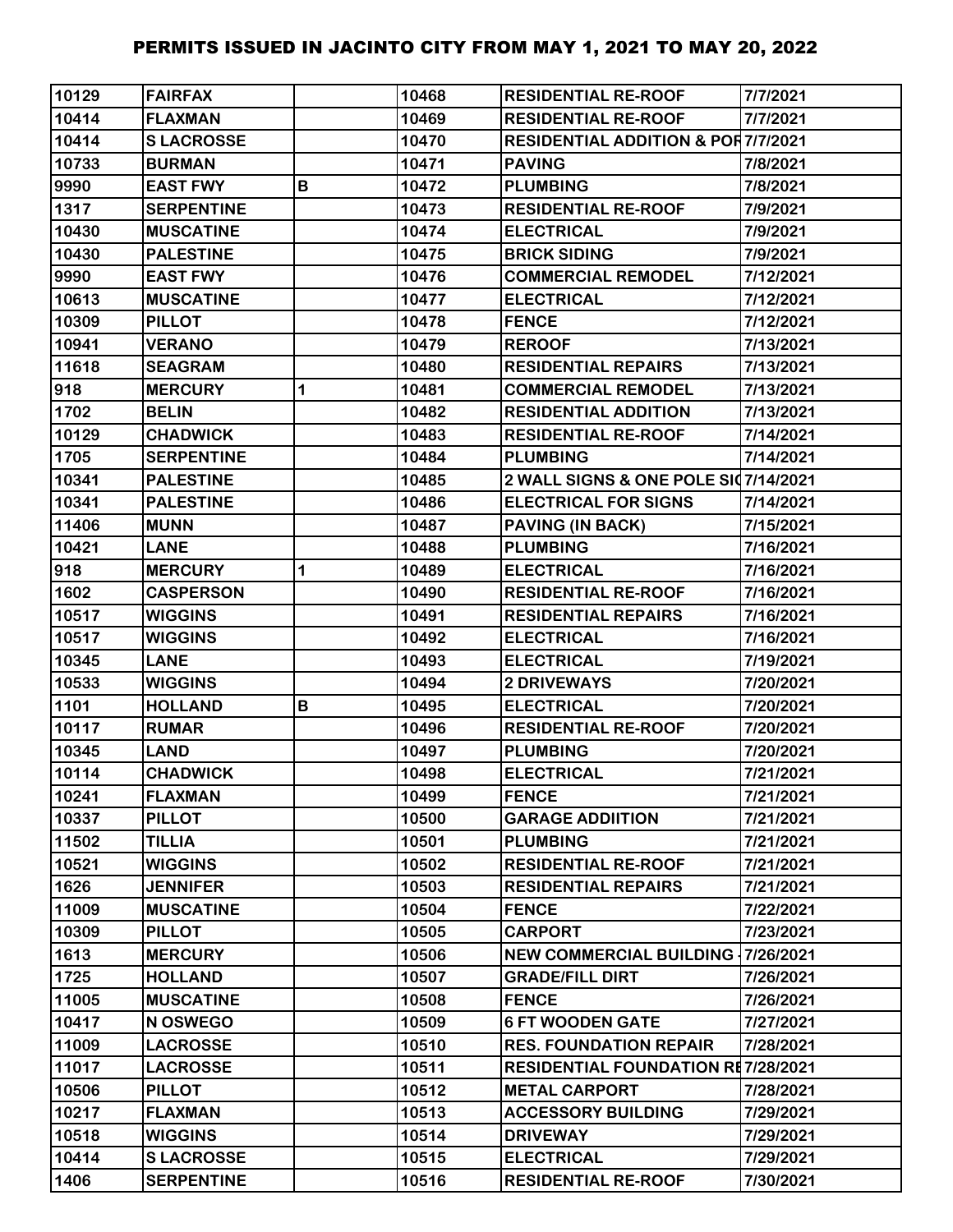| 10406 | <b>MUNN</b>       |     | 10517 | <b>RESIDENTIAL RE-ROOF</b>         | 8/2/2021  |
|-------|-------------------|-----|-------|------------------------------------|-----------|
| 10313 | <b>WIGGINS</b>    |     | 10518 | <b>PLUMBING</b>                    | 8/3/2021  |
| 1721  | <b>CHESTON</b>    |     | 10519 | <b>GATE</b>                        | 8/3/2021  |
| 1401  | <b>SERPENTINE</b> |     | 10520 | <b>FENCE</b>                       | 8/3/2021  |
| 1109  | <b>MERCURY</b>    |     | 10521 | <b>WOOD FENCE</b>                  | 8/3/2021  |
| 1106  | <b>DACUS</b>      |     | 10522 | <b>FENCE</b>                       | 8/3/2021  |
| 1407  | <b>HORATIO</b>    |     | 10523 | <b>RESIDENTIAL REPAIRS</b>         | 8/5/2021  |
| 11519 | <b>MARKET ST</b>  |     | 10524 | PLB- UNDERGROUND 6"FIRE LINE       | 8/4/2021  |
| 10827 | <b>FLAXMAN</b>    |     | 10525 | <b>MECHANICAL</b>                  | 8/6/2021  |
| 10934 | <b>LACROSSE</b>   |     | 10526 | <b>PLUMBING</b>                    | 8/6/2021  |
| 11109 | <b>VERANO</b>     |     | 10527 | <b>PLUMBING</b>                    | 8/9/2021  |
| 11505 | <b>OGLESBY</b>    |     | 10528 | <b>ELECTRICAL</b>                  | 8/10/2021 |
| 10705 | <b>MUSCATINE</b>  |     | 10529 | <b>CARPORT-METAL</b>               | 8/10/2021 |
| 10825 | <b>MUSCATINE</b>  |     | 10530 | <b>REPLACE SIDING</b>              | 8/10/2021 |
| 935   | <b>MERCURY</b>    |     | 10531 | <b>DOUBLE SIDED SIGN</b>           | 8/10/2021 |
| 935   | <b>MERCURY</b>    |     | 10532 | <b>ELECTRICAL</b>                  | 8/10/2021 |
| 10249 | <b>BURMAN</b>     |     | 10533 | <b>PAVING</b>                      | 8/10/2021 |
| 10506 | <b>CHADWICK</b>   |     | 10534 | <b>DRIVEWAY</b>                    | 8/10/2021 |
| 10530 | <b>PALESTINE</b>  |     | 10535 | <b>RESIDENTIAL - REMODEL</b>       | 8/11/2021 |
| 11410 | <b>EAST FWY</b>   | 150 | 10536 | <b>WALL SIGN</b>                   | 8/11/2021 |
| 11410 | <b>EAST FWY</b>   | 150 | 10537 | <b>ELECTRICAL</b>                  | 8/11/2021 |
| 11030 | <b>VERANO</b>     |     | 10538 | <b>DRIVEWAY</b>                    | 8/11/2021 |
| 1622  | <b>CHESTON</b>    |     | 10539 | <b>PLUMBING</b>                    | 8/12/2021 |
| 11022 | <b>FLAXMAN</b>    |     | 10540 | <b>PLUMBING</b>                    | 8/12/2021 |
| 10634 | <b>WIGGINS</b>    |     | 10541 | <b>RESIDENTIAL RE-ROOF</b>         | 8/12/2021 |
| 10249 | <b>WIGGINS</b>    |     | 10542 | <b>RESIDENTIAL RE-ROOF</b>         | 8/12/2021 |
| 10425 | <b>FLAXMAN</b>    |     | 10543 | <b>RESIDENTIAL RE-ROOF</b>         | 8/13/2021 |
| 10509 | <b>LANE</b>       |     | 10544 | <b>CARPORT</b>                     | 8/13/2021 |
| 1306  | <b>SERPENTINE</b> |     | 10545 | <b>RESIDENTIAL RE-ROOF</b>         | 8/16/2021 |
| 10821 | <b>LANE</b>       |     | 10546 | PAVING(ASPHALT OVERLAY-P 8/16/2021 |           |
| 10345 | N OSWEGO          |     | 10547 | <b>ELECTRICAL</b>                  | 8/16/2021 |
| 1106  | <b>DACUS</b>      |     | 10548 | <b>DEMOLITION OF GARAGE</b>        | 8/16/2021 |
| 1722  | <b>CASPERSON</b>  |     | 10549 | <b>REROOF</b>                      | 8/16/2021 |
| 1529  | <b>JENNIFER</b>   |     | 10550 | <b>MECHANICAL</b>                  | 8/17/2021 |
| 11514 | <b>CELTIS</b>     |     | 10551 | <b>DRIVEWAY</b>                    | 8/17/2021 |
| 10629 | <b>BURMAN</b>     |     | 10552 | <b>DRIVEWAY</b>                    | 8/17/2021 |
| 11102 | <b>EAST FWY</b>   | В   | 10552 | <b>ELECTRICAL</b>                  | 2/11/2021 |
| 10101 | <b>PILLOT</b>     |     | 10553 | <b>RESIDENTIAL REPAIRS</b>         | 8/18/2021 |
| 1525  | <b>CHESTON</b>    |     | 10554 | <b>RESIDENTIAL RE-ROOF</b>         | 8/18/2021 |
| 1613  | <b>MERCURY</b>    |     | 10555 | <b>PLUMBING</b>                    | 8/18/2021 |
| 1413  | <b>CHESTON</b>    |     | 10556 | <b>FENCE</b>                       | 8/19/2021 |
| 10731 | <b>MUNN</b>       |     | 10557 | <b>FENCE</b>                       | 8/20/2021 |
| 10727 | <b>MUNN</b>       |     | 10558 | <b>FENCE</b>                       | 8/20/2021 |
| 10901 | <b>MARKET</b>     |     | 10559 | <b>PAVING</b>                      | 8/20/2021 |
| 10705 | <b>BURMAN</b>     |     | 10560 | <b>MECHANICAL</b>                  | 8/20/2021 |
| 10533 | <b>WIGGINS</b>    |     | 10561 | <b>FENCE</b>                       | 8/20/2021 |
| 1407  | <b>HORATIO</b>    |     | 10562 | <b>PAVING</b>                      | 8/23/2021 |
| 1430  | <b>HORATIO</b>    |     | 10563 | <b>CARPORT AND PAVING</b>          | 8/23/2021 |
| 11017 | <b>LACROSSE</b>   |     | 10564 | <b>RESIDENTIAL REPAIRS</b>         | 8/24/2021 |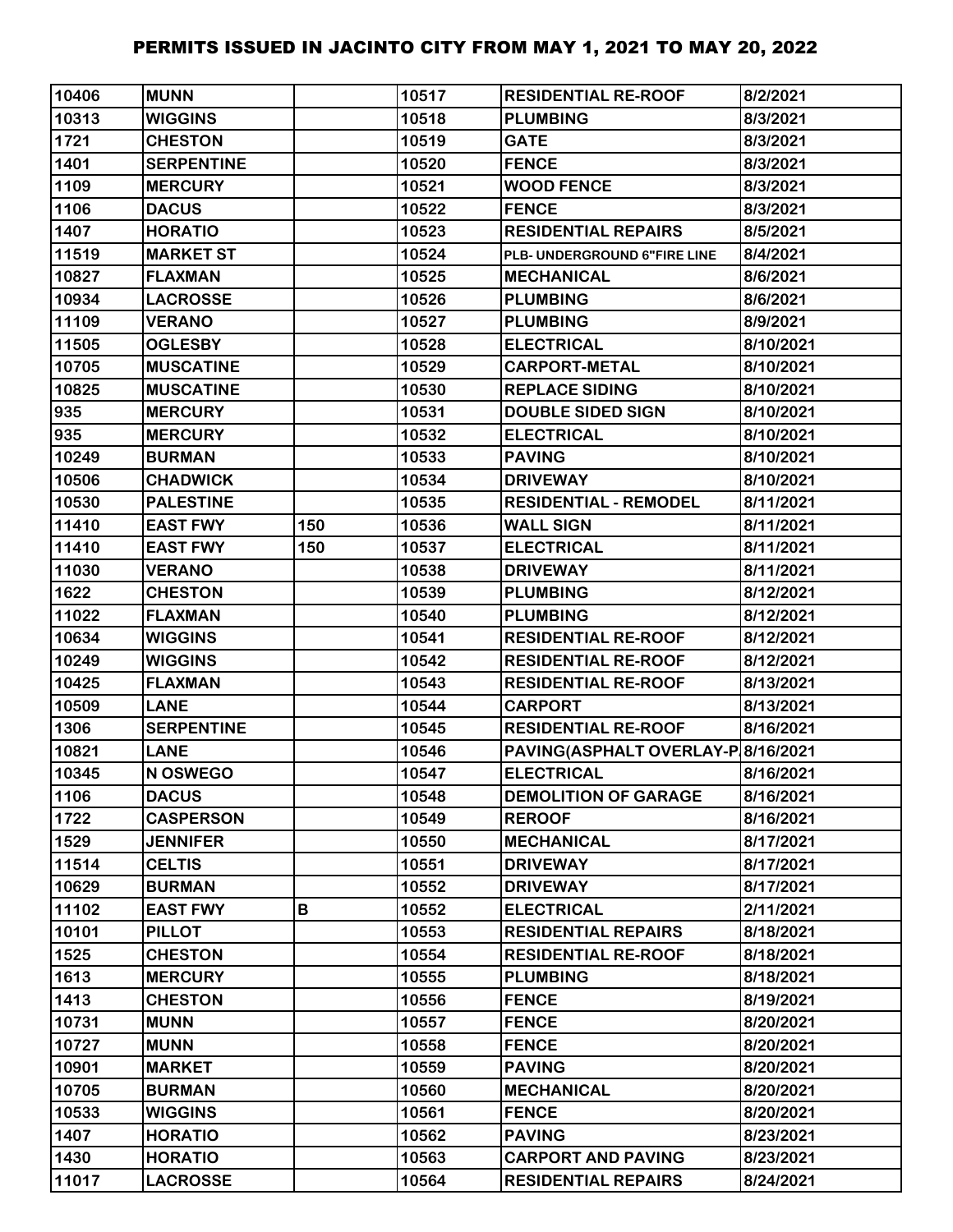| 1529  | <b>JENNIFER</b>     |     | 10565     | <b>PLUMBING</b>                        | 8/25/2021 |
|-------|---------------------|-----|-----------|----------------------------------------|-----------|
| 918   | <b>MERCURY</b>      |     | 110566    | <b>PLUMBING</b>                        | 8/26/2021 |
| 10610 | <b>LACROSSE</b>     |     | 10567     | <b>DRIVEWAY</b>                        | 8/26/2021 |
| 10906 | <b>FLAXMAN</b>      |     | 10568     | <b>BACK PORCH</b>                      | 8/26/2021 |
| 10342 | <b>NORVIC</b>       |     | 10569     | <b>PAVING-SLAB ONLY</b>                | 8/27/2021 |
| 10602 | <b>PILLOT</b>       |     | 10570     | <b>RES. REP (REPLACE POST</b>          | 8/27/2021 |
| 10138 | <b>CHADWICK</b>     |     | 10571     | <b>REROOF-SHINGLES ONLY</b>            | 8/30/2021 |
| 10145 | <b>WIGGINS</b>      |     | 10572     | <b>FENCE-WOOD</b>                      | 8/30/2021 |
| 10821 | <b>MUSCATINE</b>    |     | 10573     | <b>RESIDENTIAL REPAIRS</b>             | 8/31/2021 |
| 10114 | <b>PALESTINE</b>    |     | 10574     | <b>DEMOLITION OF EXISTING</b>          | 8/31/2021 |
| 10324 | <b>PALESTINE</b>    |     | 10575     | <b>PLUMBING</b>                        | 8/31/2021 |
| 11410 | <b>EAST FWY</b>     |     | 150 10576 | <b>ELECTRICAL</b>                      | 9/1/2021  |
| 1715  | <b>HOLLAND</b>      |     | 10577     | <b>ELECTRICAL</b>                      | 9/1/2021  |
| 11505 | <b>OGLESBY</b>      |     | 10578     | <b>PLUMBING</b>                        | 9/2/2021  |
| 10501 | <b>MUSCATINE</b>    |     | 10579     | <b>DEMOLITION OF INTERIOR</b>          | 9/3/2021  |
| 1704  | <b>HOLLAND</b>      |     | 10580     | <b>RESIDENTIAL RE-ROOF</b>             | 9/3/2021  |
| 1414  | <b>HORATIO</b>      |     | 10581     | <b>PLUMBING</b>                        | 9/7/2021  |
| 10145 | <b>CHADWICK</b>     |     | 10582     | <b>RESIDENTIAL RE-ROOF</b>             | 9/7/2021  |
| 10114 | <b>PALESTINE</b>    |     | 10583     | <b>PLUMBING DISCONNECT</b>             | 9/7/2021  |
| 10402 | S OSWEGO            |     | 10584     | <b>DRIVEWAY</b>                        | 9/7/2021  |
| 10342 | <b>NORVIC</b>       |     | 10585     | <b>PLUMBING</b>                        | 9/7/2021  |
| 10214 | <b>PALESTINE</b>    |     | 10586     | DEMOLITION OF PORCH & SHE9/8/2021      |           |
| 1101  | <b>SIESTA</b>       |     | 10587     | <b>DEMOLITION-GARAGE</b>               | 9/8/2021  |
| 1026  | <b>AKRON</b>        |     | 10588     | RESIDENTIAL RE-ROOF (GARA 9/8/2021     |           |
| 10237 | <b>PILLOT</b>       |     | 10589     | NEW RESIDENTIAL - BUILDING 9/9/2021    |           |
| 11410 | <b>EAST FWY 150</b> | 150 | 10590     | <b>COMMERCIAL REMODEL</b>              | 9/9/2021  |
| 11202 | <b>OSWEGO</b>       |     | 10591     | <b>FOUNDATION REPAIR</b>               | 9/9/2021  |
| 10346 | <b>CHADWICK</b>     |     | 10592     | <b>FENCE-IRON- 6FT TALL</b>            | 9/9/2021  |
| 10705 | <b>FLAXMAN</b>      |     | 10593     | <b>ELECTRICAL</b>                      | 9/9/2021  |
| 9701  | <b>MARKET</b>       |     | 10594     | <b>COMMERCIAL REMODEL</b>              | 9/9/2021  |
| 10401 | <b>PALESTINE</b>    |     | 10595     | <b>ELECTRICAL</b>                      | 9/9/2021  |
| 10118 | <b>WIGGINS</b>      |     | 10596     | <b>REROOF</b>                          | 9/8/2021  |
| 1305  | <b>KILROY</b>       |     | 10597     | <b>ELECTRICAL</b>                      | 9/9/2021  |
| 10345 | <b>N LACROSSE</b>   |     | 10598     | <b>FRONT PORCH</b>                     | 9/9/2021  |
| 10634 | <b>MUNN</b>         |     | 10599     | SOLAR PANEL INSTALLATION 9/10/2021     |           |
| 10634 | <b>MUNN</b>         |     | 10600     | <b>ELECTRICAL</b>                      | 9/10/2021 |
| 10242 | <b>PALESTINE</b>    |     | 10601     | <b>RESIDENTIAL REPAIRS-PAINT &amp;</b> | 9/10/2021 |
| 10414 | <b>CHADWICK</b>     |     | 10602     | <b>RESIDENTIAL-REMODEL( ADDITI</b>     | 9/10/2021 |
| 10205 | <b>LANE</b>         |     | 10603     | <b>RESIDENTIAL REPAIR</b>              | 9/13/2021 |
| 10509 | <b>BURMAN</b>       |     | 10604     | <b>CARPORT</b>                         | 9/14/2021 |
| 10602 | <b>LANE</b>         |     | 10605     | <b>PORCH &amp; REPAIR BALCONY</b>      | 9/16/2021 |
| 11420 | <b>LANE</b>         |     | 10606     | <b>RE-ROOF</b>                         | 9/16/2021 |
| 10313 | <b>WIGGINS</b>      |     | 10607     | <b>RES.REPAIRS</b>                     | 9/16/2021 |
| 11613 | <b>FLAXMAN</b>      |     | 10608     | <b>DRIVEWAY</b>                        | 9/16/2021 |
| 10337 | <b>BURMAN</b>       |     | 10609     | <b>FENCE</b>                           | 9/17/2021 |
| 11601 | <b>CELTIS</b>       |     | 10610     | <b>ELECTRICAL</b>                      | 9/17/2021 |
| 11605 | <b>CELTIS</b>       |     | 10611     | <b>ELECTRICAL</b>                      | 9/17/2021 |
| 1301  | <b>JENNIFER</b>     |     | 10612     | <b>ELECTRICAL</b>                      | 9/17/2021 |
| 10129 | <b>FAIRFAX</b>      |     | 10613     | <b>FENCE</b>                           | 9/17/2021 |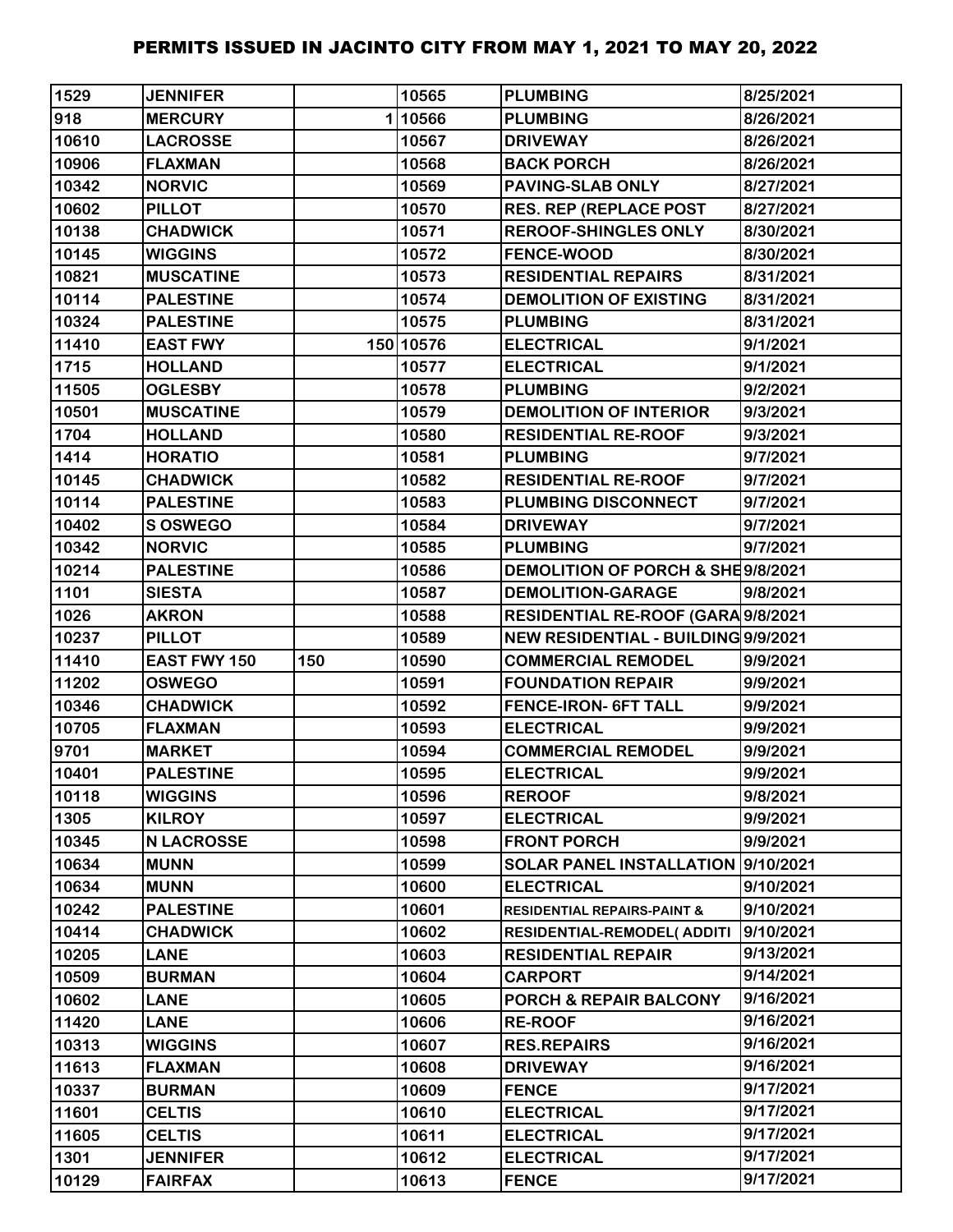| 1101  | <b>HOLLAND</b>    |     | 10614 | <b>SIDING</b>                             | 9/20/2021 |
|-------|-------------------|-----|-------|-------------------------------------------|-----------|
| 9701  | <b>MARKET</b>     |     | 10615 | <b>FENCE REPAIR</b>                       | 9/20/2021 |
| 10933 | <b>MUSCATINE</b>  |     | 10616 | <b>PLUMBING</b>                           | 9/20/2021 |
| 10522 | <b>NORVIC</b>     |     | 10617 | <b>PLUMBING</b>                           | 9/20/2021 |
| 10237 | <b>PILLOT</b>     |     | 10618 | <b>PLUMBING</b>                           | 9/21/2021 |
| 10149 | <b>FAIFAX</b>     |     | 10619 | <b>RE-ROOF</b>                            | 9/21/2021 |
| 10505 | <b>NORVIC</b>     |     | 10620 | <b>LEVEL</b>                              | 9/21/2021 |
| 10213 | <b>BURMAN</b>     |     | 10621 | <b>PLUMBING</b>                           | 9/22/2021 |
| 10414 | <b>BURMAN</b>     |     | 10622 | PORCH & RES.REPAIRS                       | 9/22/2021 |
| 1306  | <b>MERCURY</b>    |     | 10623 | <b>RE-ROOF</b>                            | 9/23/2021 |
| 11430 | <b>EAST FWY</b>   | 350 | 10624 | <b>RIGHT OF WAY</b>                       | 9/23/2021 |
| 11450 | <b>EAST FWY</b>   |     | 10625 | <b>RIGHT OF WAY</b>                       | 9/23/2021 |
| 10125 | <b>FAIRFAX</b>    |     | 10626 | <b>FENCE</b>                              | 9/24/2021 |
| 11410 | <b>EAST FWY</b>   | 150 | 10627 | <b>PLUMBING</b>                           | 9/24/2021 |
| 10317 | <b>BURMAN</b>     |     | 10628 | <b>FENCE</b>                              | 9/24/2021 |
| 10602 | <b>CHADWICK</b>   |     | 10629 | <b>RES. REPAIRS</b>                       | 9/24/2021 |
| 10701 | <b>MUSCATINE</b>  |     | 10630 | <b>PAVING</b>                             | 9/24/2021 |
| 1401  | <b>JENNIFER</b>   |     | 10631 | <b>DRIVEWAY</b>                           | 9/24/2021 |
| 10802 | <b>LACROSSE</b>   |     | 10632 | <b>CARPORT</b>                            | 9/24/2021 |
| 1306  | <b>MERCURY</b>    |     | 10633 | <b>COMMERCIAL REPAIRS-SIDIN(9/24/2021</b> |           |
| 9990  | <b>EAST FWY</b>   | E   | 10634 | <b>SIGN</b>                               | 9/27/2021 |
| 9990  | <b>EAST FWY</b>   | E   | 10635 | <b>ELECTRICAL</b>                         | 9/27/2021 |
| 10602 | <b>EAST FWY</b>   |     | 10636 | <b>FENCE</b>                              | 9/27/2021 |
| 1306  | <b>MERCURY</b>    |     | 10637 | <b>COMMERCIAL DOORS AND WINDOW</b>        | 9/28/2021 |
| 1625  | <b>JENNIFER</b>   |     | 10638 | WOOD FENCE-LEFT SIDE OF HOM               | 9/28/2021 |
| 11601 | <b>MARKET ST</b>  |     | 10639 | DEMOLITION OF CELL PHONE TO               | 9/29/2021 |
| 10117 | <b>CHADWICK</b>   |     | 10640 | <b>LEVEL-BLK &amp; BASE</b>               | 9/29/2021 |
| 10725 | <b>NORVIC</b>     |     | 10641 | <b>LEVEL-BLK &amp; BASE</b>               | 9/30/2021 |
| 11015 | <b>MARKET</b>     | B   | 10642 | <b>COMMERCIAL (DOORS)</b>                 | 10/4/2021 |
| 1705  | <b>SERPENTINE</b> |     | 10643 | <b>PLUMBING</b>                           | 10/4/2021 |
| 10138 | <b>NORVIC</b>     |     | 10644 | <b>RESIDENTIAL REPAIRS</b>                | 10/4/2021 |
| 10530 | <b>MUNN</b>       |     | 10645 | <b>RESIDENTIAL RE-ROOF</b>                | 10/4/2021 |
| 10333 | <b>PILLOT</b>     |     | 10646 | PAVING-F.PORCH CEMENT REP.                | 10/4/2021 |
| 10410 | <b>PALESTINE</b>  |     | 10647 | <b>RAISE ROOF PITCH &amp; RES.REPAIRS</b> | 10/4/2021 |
| 10321 | <b>CHADWICK</b>   |     | 10648 | <b>RE-ROOF</b>                            | 10/5/2021 |
| 10522 | <b>NORVIC</b>     |     | 10649 | <b>RES.REP (Boiler Closet)</b>            | 10/5/2021 |
| 10410 | <b>PALESTINE</b>  |     | 10650 | <b>ELECTRICAL</b>                         | 10/5/2021 |
| 10213 | <b>BURMAN</b>     |     | 10651 | <b>PLUMBING</b>                           | 10/6/2021 |
| 9990  | <b>EAST FWY</b>   | В   | 10652 | <b>COMMERCIAL REMODEL</b>                 | 10/6/2021 |
| 10422 | S OSWEGO          |     | 10653 | <b>RESIDENTIAL REPAIRS</b>                | 10/6/2021 |
| 10610 | <b>BURMAN</b>     |     | 10654 | <b>MECHANICAL</b>                         | 10/6/2021 |
| 10906 | <b>MUSCATINE</b>  |     | 10655 | <b>WOOD FENCE</b>                         | 10/7/2021 |
| 10342 | <b>NORVIC</b>     |     | 10656 | <b>RESIDENTIAL ADDITION</b>               | 10/7/2021 |
| 10609 | <b>LANE</b>       |     | 10657 | <b>RESIDENTIAL REPAIRS</b>                | 10/7/2021 |
| 9990  | <b>EAST FWY</b>   | B   | 10658 | <b>PLUMBING</b>                           | 10/7/2021 |
| 9990  | <b>EAST FWY</b>   | B   | 10659 | <b>ELECTRICAL</b>                         | 10/7/2021 |
| 9990  | <b>EAST FWY</b>   | B   | 10660 | <b>MECHANICAL</b>                         | 10/8/2021 |
| 10609 | <b>LANE</b>       |     | 10661 | <b>PLUMBING</b>                           | 10/8/2021 |
| 1737  | <b>CHESTON</b>    |     | 10662 | <b>PLUMBING</b>                           | 10/8/2021 |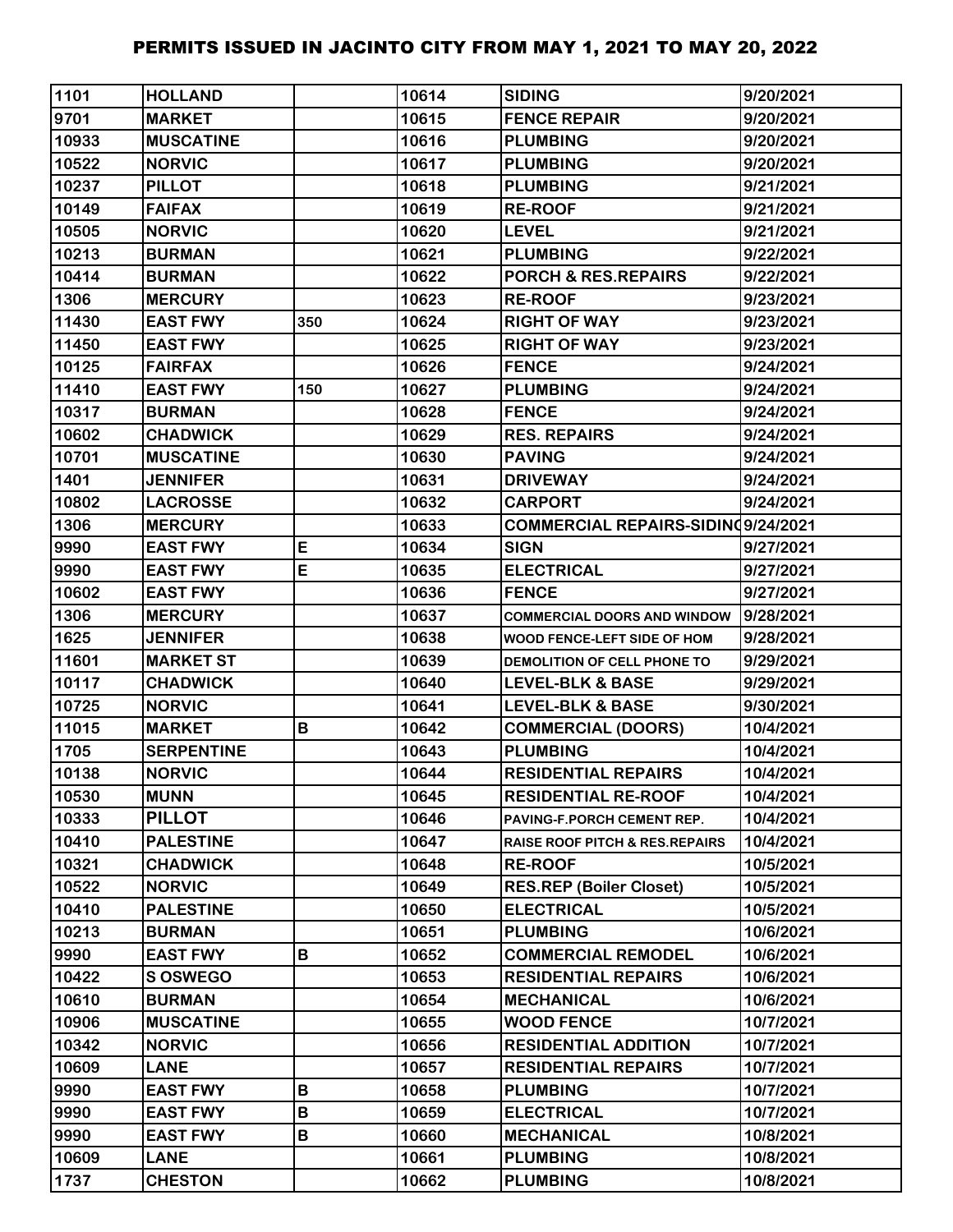| 10606 | <b>PILLOT</b>     |     | 10663 | <b>BACK PORCH</b>                         | 10/8/2021  |
|-------|-------------------|-----|-------|-------------------------------------------|------------|
| 1513  | <b>SHERYL</b>     |     | 10664 | <b>RESIDENTIAL REPIRS</b>                 | 10/8/2021  |
| 10150 | <b>PILLOT</b>     |     | 10665 | <b>RESIDENTIAL REPAIR</b>                 | 10/11/2021 |
| 10150 | <b>PILLOT</b>     |     | 10666 | <b>ELECTRICAL</b>                         | 10/11/2021 |
| 10138 | <b>FLAXMAN</b>    |     | 10667 | <b>SOLAR PANELS</b>                       | 10/11/2021 |
| 10138 | <b>FLAXMAN</b>    |     | 10668 | <b>ELECTRICAL</b>                         | 10/11/2021 |
| 10913 | <b>OSWEGO</b>     |     | 10669 | <b>RESIDENTIAL RE-ROOF</b>                | 10/11/2021 |
| 10314 | <b>EAST FWY</b>   | B   | 10670 | <b>ELECTRICAL</b>                         | 10/12/2021 |
| 10337 | <b>PILLOT</b>     |     | 10671 | <b>ELECTRICAL</b>                         | 10/13/2021 |
| 10921 | <b>WIGGINS</b>    |     | 10672 | <b>DEMOLITION</b>                         | 10/13/2021 |
| 10921 | <b>WIGGINS</b>    |     | 10673 | <b>NEW RESIDENTIAL HOME</b>               | 10/13/2021 |
| 10230 | <b>EAST FWY</b>   | 2/3 | 10674 | <b>R.O.W(INSTALL SM</b>                   | 10/14/2021 |
| 10502 | <b>PILLOT</b>     |     | 10675 | <b>REPLACE SIDING</b>                     | 10/14/2021 |
| 10909 | <b>MUSCATINE</b>  |     | 10676 | <b>RESIDENTIAL REPAIR</b>                 | 10/14/2021 |
| 10610 | <b>BURMAN</b>     |     | 10677 | <b>ELECTRICAL</b>                         | 10/14/2021 |
| 11410 | <b>EAST FWY</b>   | 150 | 10678 | <b>FIRE PROTECTION</b>                    | 10/15/2021 |
| 10529 | <b>LACROSSE</b>   |     | 10679 | <b>REROOF</b>                             | 10/15/2021 |
| 4202  | <b>FIDELITY</b>   |     | 10680 | <b>SIGN</b>                               | 10/15/2021 |
| 4202  | <b>FIDELITY</b>   |     | 10681 | <b>ELECTRICAL</b>                         | 10/15/2021 |
| 11117 | <b>MARKET</b>     |     | 10682 | <b>FENCE</b>                              | 10/15/2021 |
| 10134 | <b>PALESTINE</b>  |     | 10683 | <b>PLUMBING</b>                           | 10/18/2021 |
| 9990  | <b>EAST FWY</b>   | В   | 10684 | <b>PLUMBING</b>                           | 10/18/2021 |
| 10433 | <b>PALESTINE</b>  |     | 10685 | <b>RE-ROOF ONLY</b>                       | 10/19/2021 |
| 10433 | <b>PALESTINE</b>  |     | 10686 | <b>DRIVEWAY-HAS DIP-GUTTER</b>            | 10/19/2021 |
| 10525 | <b>BURMAN</b>     |     | 10687 | <b>PLUMBING</b>                           | 10/19/2021 |
| 10214 | <b>PALESTINE</b>  |     | 10688 | <b>LEVEL-SLAB</b>                         | 10/19/2021 |
| 10606 | <b>CHADWICK</b>   |     | 10689 | <b>ACCESSORY BUILDING</b>                 | 10/19/2021 |
| 1606  | <b>BELIN</b>      |     | 10690 | <b>PLUMBING</b>                           | 10/19/2021 |
| 1638  | <b>BELIN</b>      |     | 10691 | <b>GRADE/FILL DIRT</b>                    | 10/19/2021 |
| 10149 | <b>FLAXMAN</b>    |     | 10692 | <b>REROOF</b>                             | 10/20/2021 |
| 10912 | <b>EAST FWY</b>   |     | 10693 | <b>WALL SIGN</b>                          | 10/20/2021 |
| 10912 | <b>EAST FWY</b>   |     | 10694 | DOUBLE SIDED SIGN ON POLE 10/20/2021      |            |
| 10149 | <b>FAIRFAX</b>    |     | 10695 | <b>PLUMBING</b>                           | 10/20/2021 |
| 1501  | <b>JENNIFER</b>   |     | 10696 | <b>RESIDENTIAL REPAIRS</b>                | 10/21/2021 |
| 10114 | <b>PALESTINE</b>  |     | 10697 | NEW RESIDENTIAL - BUILDING 10/21/2021     |            |
| 1638  | <b>BELIN</b>      |     | 10698 | <b>WOOD FENCE</b>                         | 10/21/2021 |
| 10909 | <b>MUSCATINE</b>  |     | 10699 | BLOCK & BASE FOUNDATION 10/21/2021        |            |
| 10522 | <b>FLAXMAN</b>    |     | 10700 | <b>DRIVEWAY</b>                           | 10/21/2021 |
| 10226 | <b>MUNN</b>       |     | 10701 | <b>RESIDENTIAL RE-ROOF</b>                | 10/22/2021 |
| 10125 | <b>RUMAR</b>      |     | 10702 | RESD REP-BTHRM FLRS/SHWR 10/22/2021       |            |
| 10521 | <b>NORVIC</b>     |     | 10703 | ACCESSORY BUILDING-SHED   10/25/2021      |            |
| 10117 | <b>PALESTINE</b>  |     | 10704 | RES.REPAIRS(SIDING, PAINT, F   10/25/2021 |            |
| 10518 | <b>WIGGINS</b>    |     | 10705 | <b>ACCESSORY BUILDING</b>                 | 10/25/2021 |
| 10725 | <b>NORVIC</b>     |     | 10706 | <b>PLUMBING</b>                           | 10/25/2021 |
| 10409 | <b>N LACROSSE</b> |     | 10707 | <b>RESIDENTIAL REPAIRS</b>                | 10/26/2021 |
| 10530 | <b>NORVIC</b>     |     | 10708 | <b>REPLACE SIDING</b>                     | 10/26/2021 |
| 1405  | <b>HOLLAND</b>    |     | 10709 | <b>PLUMBING</b>                           | 10/27/2021 |
| 10608 | <b>OSWEGO</b>     |     | 10710 | <b>SOLAR PANELS</b>                       | 10/27/2021 |
| 10608 | <b>OSWEGO</b>     |     | 10711 | <b>ELECTRICAL</b>                         | 10/27/2021 |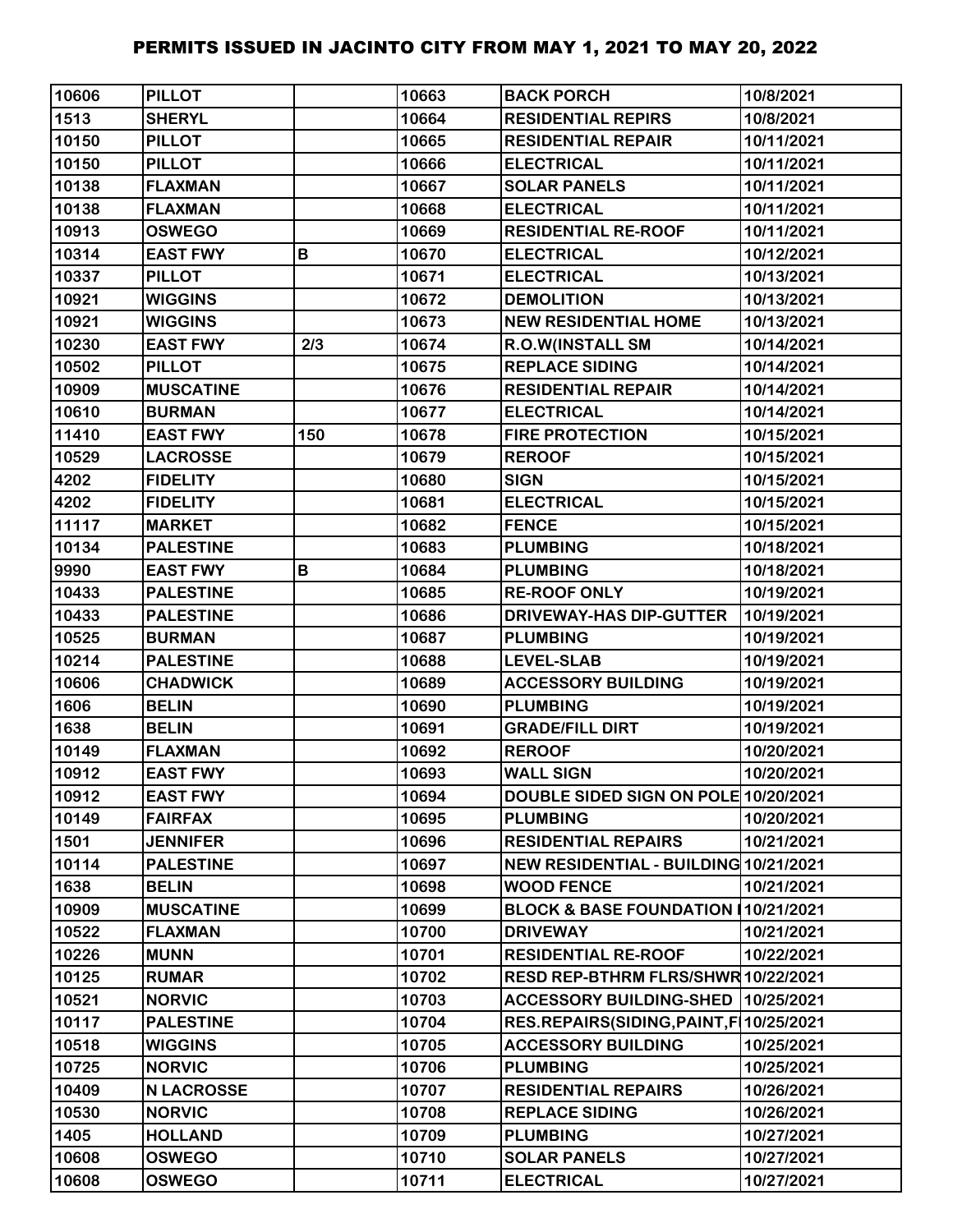| 10333 | <b>MUNN</b>       |   | 10712 | <b>RESIDENTIAL RE-ROOF</b>           | 10/27/2021 |
|-------|-------------------|---|-------|--------------------------------------|------------|
| 10905 | <b>VERANO</b>     |   | 10713 | <b>PLUMBING</b>                      | 10/28/2021 |
| 10433 | <b>PALESTINE</b>  |   | 10714 | <b>ELECTRICAL</b>                    | 10/28/2021 |
| 10237 | <b>PILLOT</b>     |   | 10715 | <b>ELECTRICAL</b>                    | 10/28/2021 |
| 10209 | <b>FLAXMAN</b>    |   | 10716 | <b>RESIDENTIAL RE-ROOF</b>           | 10/28/2021 |
| 1613  | <b>MERCURY</b>    |   | 10717 | <b>MECHANICAL</b>                    | 10/29/2021 |
| 10114 | <b>PALESTINE</b>  |   | 10718 | <b>PLUMBING</b>                      | 10/29/2021 |
| 11506 | <b>LANE</b>       |   | 10719 | <b>ELECTRICAL</b>                    | 10/29/2021 |
| 10901 | <b>LACROSSE</b>   |   | 10720 | <b>WOOD FENCE 6FT TALL</b>           | 11/1/2021  |
| 10901 | <b>OSWEGO</b>     |   | 10721 | NEW GARAGE FOUNDATION ONL 11/1/2021  |            |
| 1613  | <b>MERCURY</b>    |   | 10722 | <b>DRIVEWAY</b>                      | 11/1/2021  |
| 10334 | <b>FAIRFAX</b>    |   | 10723 | <b>FENCE AND SIDING</b>              | 11/1/2021  |
| 10345 | <b>FLAXMAN</b>    |   | 10724 | <b>DRIVEWAY</b>                      | 11/1/2021  |
| 10605 | <b>BURMAN</b>     |   | 10725 | <b>REROOF</b>                        | 11/1/2021  |
| 10203 | <b>MARKET</b>     | H | 10726 | <b>ELECTRICAL</b>                    | 11/1/2021  |
| 1529  | <b>JENNIFER</b>   |   | 10727 | <b>PLUMBING</b>                      | 11/2/2021  |
| 10421 | <b>MUSCATINE</b>  |   | 10728 | <b>FOUNDATION REPAIR</b>             | 11/3/2021  |
| 10118 | <b>MUNN</b>       |   | 10729 | <b>DEMOLITION (GARAGE)</b>           | 11/3/2021  |
| 10150 | <b>WIGGINS</b>    |   | 10730 | <b>REROOF</b>                        | 11/3/2021  |
| 10202 | <b>WIGGINS</b>    |   | 10732 | <b>RESIDENTIAL RE-ROOF</b>           | 11/5/2021  |
| 10734 | <b>NORVIC</b>     |   | 10734 | <b>ELECTRICAL</b>                    | 11/5/2021  |
| 10237 | <b>PILLOT</b>     |   | 10735 | <b>MECHANICAL</b>                    | 11/5/2021  |
| 10706 | <b>LACROSSE</b>   |   | 10736 | <b>PLUMBING</b>                      | 11/8/2021  |
| 1726  | <b>BELIN</b>      |   | 10737 | <b>RESIDENTIAL REPAIRS</b>           | 11/8/2021  |
| 11021 | <b>FLAXMAN</b>    |   | 10738 | <b>REROOF</b>                        | 11/8/2021  |
| 10342 | <b>NORVIC</b>     |   | 10739 | <b>ELECTRICAL</b>                    | 11/8/2021  |
| 10713 | <b>MUSCATINE</b>  |   | 10740 | <b>ELECTRICAL</b>                    | 11/8/2021  |
| 10905 | <b>INVIERNO</b>   |   | 10741 | <b>DEMOLITION</b>                    | 11/8/2021  |
| 10214 | <b>PALESTINE</b>  |   | 10742 | <b>RESIDENTIAL REPAIRS</b>           | 11/9/2021  |
| 10701 | <b>PILLOT</b>     |   | 10743 | <b>ELECTRICAL</b>                    | 11/9/2021  |
| 10317 | <b>MUNN</b>       |   | 10744 | <b>REROOF</b>                        | 11/9/2021  |
| 1514  | <b>BELIN</b>      |   | 10745 | <b>RESIDENTIAL ADDITION</b>          | 11/10/2021 |
| 10230 | EAST FWY 2/3      |   | 10746 | <b>ELECTRICAL</b>                    | 11/10/2021 |
| 10142 | <b>NORVIC</b>     |   | 10747 | <b>PLUMBING - GTO</b>                | 11/10/2021 |
| 10706 | <b>FLAXMAN</b>    |   | 10748 | <b>SIDING</b>                        | 11/10/2021 |
| 11617 | <b>LORD</b>       |   | 10749 | <b>FENCE (GATE)</b>                  | 11/11/2021 |
| 10634 | <b>CHADWICK</b>   |   | 10750 | <b>ELECTRICAL</b>                    | 11/11/2021 |
| 10743 | <b>NORVIC</b>     |   | 10751 | <b>PLUMBING</b>                      | 11/11/2021 |
| 10401 | <b>FLAXMAN</b>    |   | 10752 | <b>SIDING, WINDOWS &amp; DOORS</b>   | 11/11/2021 |
| 10230 | <b>EAST FWY</b>   |   | 10753 | <b>PLUMBING</b>                      | 11/11/2021 |
| 11420 | <b>LANE</b>       |   | 10754 | <b>ELECTRICAL</b>                    | 11/11/2021 |
| 10345 | <b>N LACROSSE</b> |   | 10755 | <b>SIDING AND WINDOWS</b>            | 11/12/2021 |
| 1513  | <b>SHERYL</b>     |   | 10756 | <b>ELECTRICAL</b>                    | 11/12/2021 |
| 11500 | <b>EAST FWY</b>   |   | 10757 | <b>ELECTRICAL - SIGN</b>             | 11/12/2021 |
| 11500 | <b>EAST FWY</b>   |   | 10758 | SIGN A, B, C & D                     | 11/12/2021 |
| 1708  | <b>KERBY</b>      |   | 10759 | <b>REROOF</b>                        | 11/15/2021 |
| 10705 | <b>MARKET</b>     |   | 10761 | PAVING-PARKING LOT REPAIR 11/15/2021 |            |
| 11519 | <b>MARKET ST</b>  |   | 10762 | <b>PLUMBING</b>                      | 11/15/2021 |
| 10101 | <b>NORVIC</b>     |   | 10763 | <b>REROOF</b>                        | 11/17/2021 |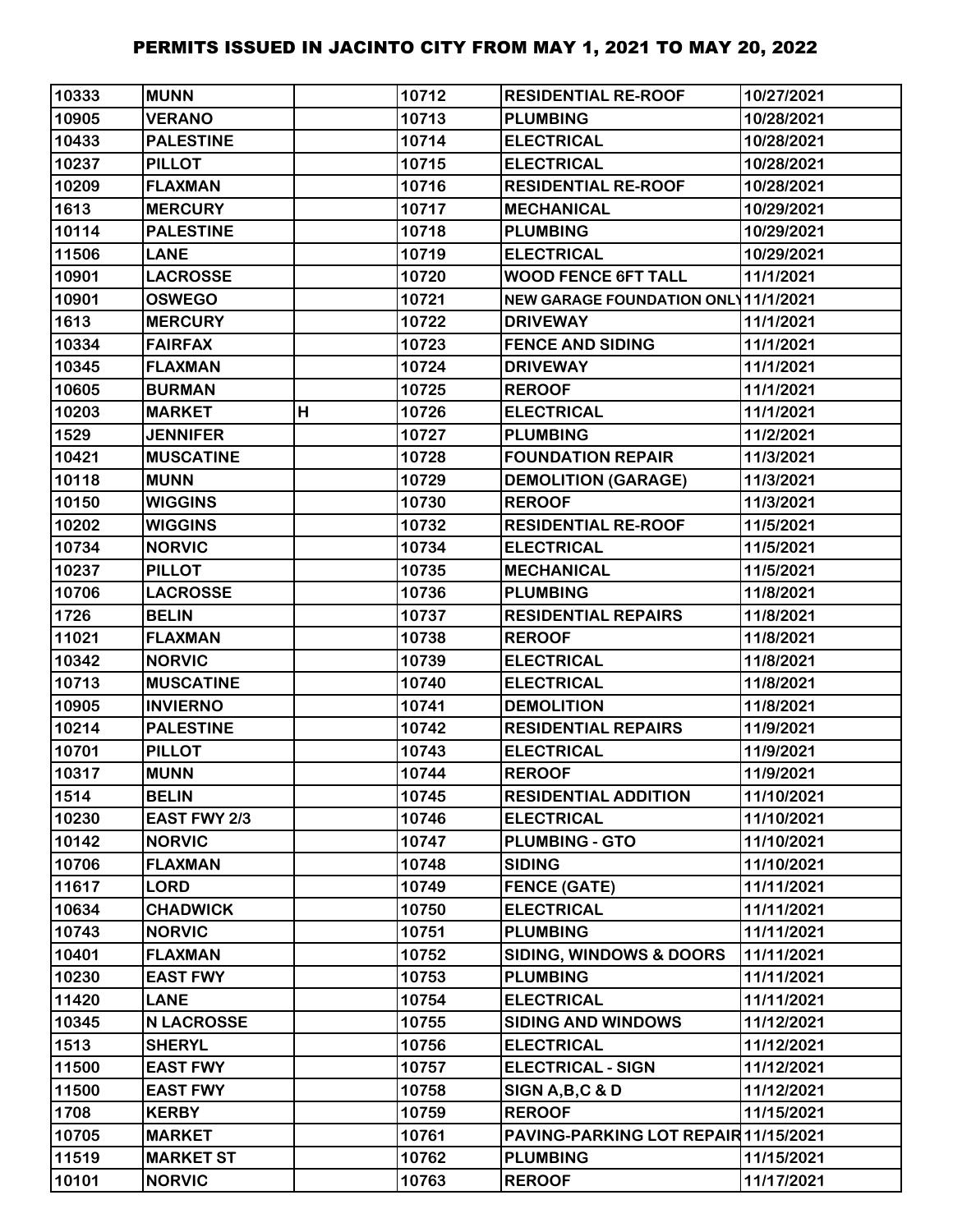| 10714 | <b>FLAXMAN</b>   | 10764 | <b>ACCESSORY BUILDING</b>                | 11/17/2021 |
|-------|------------------|-------|------------------------------------------|------------|
| 10501 | <b>MUSCATINE</b> | 10765 | REPLACE SHEET METAL ROOF 11/18/2021      |            |
| 10512 | <b>MUSCATINE</b> | 10766 | <b>PAVING</b>                            | 11/18/2021 |
| 11519 | <b>MARKET ST</b> | 10767 | <b>PLUMBING</b>                          | 11/18/2021 |
| 10142 | <b>PALESTINE</b> | 10768 | <b>CARPORT</b>                           | 11/18/2021 |
| 10409 | N OSWEGO         | 10769 | <b>CARPORT</b>                           | 11/18/2021 |
| 10336 | <b>PALESTINE</b> | 10770 | <b>SIGN</b>                              | 11/19/2021 |
| 1402  | <b>HOLLAND</b>   | 10771 | <b>MECHANICAL</b>                        | 11/19/2021 |
| 1613  | <b>MERCURY</b>   | 10772 | <b>ELECTRICAL</b>                        | 11/19/2021 |
| 11519 | <b>MARKET ST</b> | 10773 | <b>PAVING</b>                            | 11/19/2021 |
| 10921 | <b>WIGGINS</b>   | 10774 | <b>PLUMBING</b>                          | 11/19/2021 |
| 10429 | <b>PALESTINE</b> | 10775 | <b>PAVING</b>                            | 11/19/2021 |
| 11501 | <b>TILIA</b>     | 10776 | RESIDENTIAL ADDITION & REPAIR 11/22/2021 |            |
| 11450 | <b>EAST FWY</b>  | 10777 | NEW LED DIGITAL BILLBOARD 11/22/2021     |            |
| 10832 | <b>LANE</b>      | 10778 | <b>PLUMBING</b>                          | 11/22/2021 |
| 1625  | <b>JENNIFER</b>  | 10779 | <b>PLUMBING</b>                          | 11/22/2021 |
| 10518 | <b>FLAXMAN</b>   | 10780 | <b>REROOF</b>                            | 11/22/2021 |
| 1211  | <b>MERCURY</b>   | 10781 | <b>REPAIR SHED</b>                       | 11/22/2021 |
| 1317  | <b>JENNIFER</b>  | 10782 | <b>REPLACE SIDING</b>                    | 11/22/2021 |
| 10230 | <b>EAST FWY</b>  | 10783 | <b>DEMOLITION</b>                        | 11/23/2021 |
| 10525 | <b>BURMAN</b>    | 10784 | <b>MECHANICAL</b>                        | 11/23/2021 |
| 10525 | <b>BURMAN</b>    | 10785 | <b>ELECTRICAL</b>                        | 11/24/2021 |
| 11216 | <b>MUNN</b>      | 10786 | <b>PLUMBING</b>                          | 11/24/2021 |
| 10230 | <b>EAST FWY</b>  | 10787 | NEW COMMERCIAL - BUILDING11/24/2021      |            |
| 10909 | <b>MUSCATINE</b> | 10788 | <b>RESIDENTIAL RE-ROOF</b>               | 11/24/2021 |
| 10810 | <b>BURMAN</b>    | 10789 | <b>PAVING</b>                            | 11/29/2021 |
| 10101 | <b>FLAXMAN</b>   | 10790 | <b>PLUMBING</b>                          | 11/29/2021 |
| 11020 | <b>MUNN</b>      | 10791 | <b>CARPORT</b>                           | 11/29/2021 |
| 10214 | <b>PALESTINE</b> | 10792 | <b>PLUMBING</b>                          | 11/30/2021 |
| 11216 | <b>MUNN</b>      | 10793 | <b>PLUMBING</b>                          | 12/1/2021  |
| 1506  | <b>CHESTON</b>   | 10794 | <b>ACCESSORY BUILDING</b>                | 12/1/2021  |
| 10233 | <b>MUNN</b>      | 10795 | <b>ACCESSORY BUILDING</b>                | 12/2/2021  |
| 10934 | <b>EAST FWY</b>  | 10796 | <b>SIGN</b>                              | 12/3/2021  |
| 10934 | <b>EAST FWY</b>  | 10797 | <b>ELECTRICAL</b>                        | 12/3/2021  |
| 10934 | <b>VERANO</b>    | 10798 | <b>DEMOLITION</b>                        | 12/6/2021  |
| 10214 | <b>PALESTINE</b> | 10799 | <b>ELECTRICAL</b>                        | 12/6/2021  |
| 11016 | <b>MUNN</b>      | 10800 | <b>RESIDENTIAL REPAIRS &amp; LEV</b>     | 12/6/2021  |
| 1301  | <b>JENNIFER</b>  | 10801 | <b>REROOF</b>                            | 12/7/2021  |
| 1402  | <b>HOLLAND</b>   | 10802 | <b>FENCE-IRON BAR</b>                    | 12/7/2021  |
| 10826 | <b>MUSCATINE</b> | 10803 | <b>REPLACE STUCCO SIDING</b>             | 12/8/2021  |
| 10509 | <b>MUNN</b>      | 10804 | ACCESSORY BUILDING (SHED) 12/8/2021      |            |
| 10802 | <b>MUSCATINE</b> | 10805 | <b>FENCE-IRON BAR</b>                    | 12/9/2021  |
| 1734  | <b>BELIN</b>     | 10806 | <b>FENCE</b>                             | 12/9/2021  |
| 10230 | <b>EAST FWY</b>  | 10807 | UNDERGROUND STORAGE TANK 12/9/2021       |            |
| 1705  | <b>CASPERSON</b> | 10808 | <b>REROOF</b>                            | 12/9/2021  |
| 10909 | <b>MUSCATINE</b> | 10809 | <b>DRIVEWAY</b>                          | 12/9/2021  |
| 10921 | <b>WIGGINS</b>   | 10810 | <b>MECHANICAL</b>                        | 12/13/2021 |
| 10729 | <b>PILLOT</b>    | 10811 | <b>ELECTRICAL</b>                        | 12/13/2021 |
| 935   | <b>MERCURY</b>   | 10812 | <b>ELECTRICAL</b>                        | 12/14/2021 |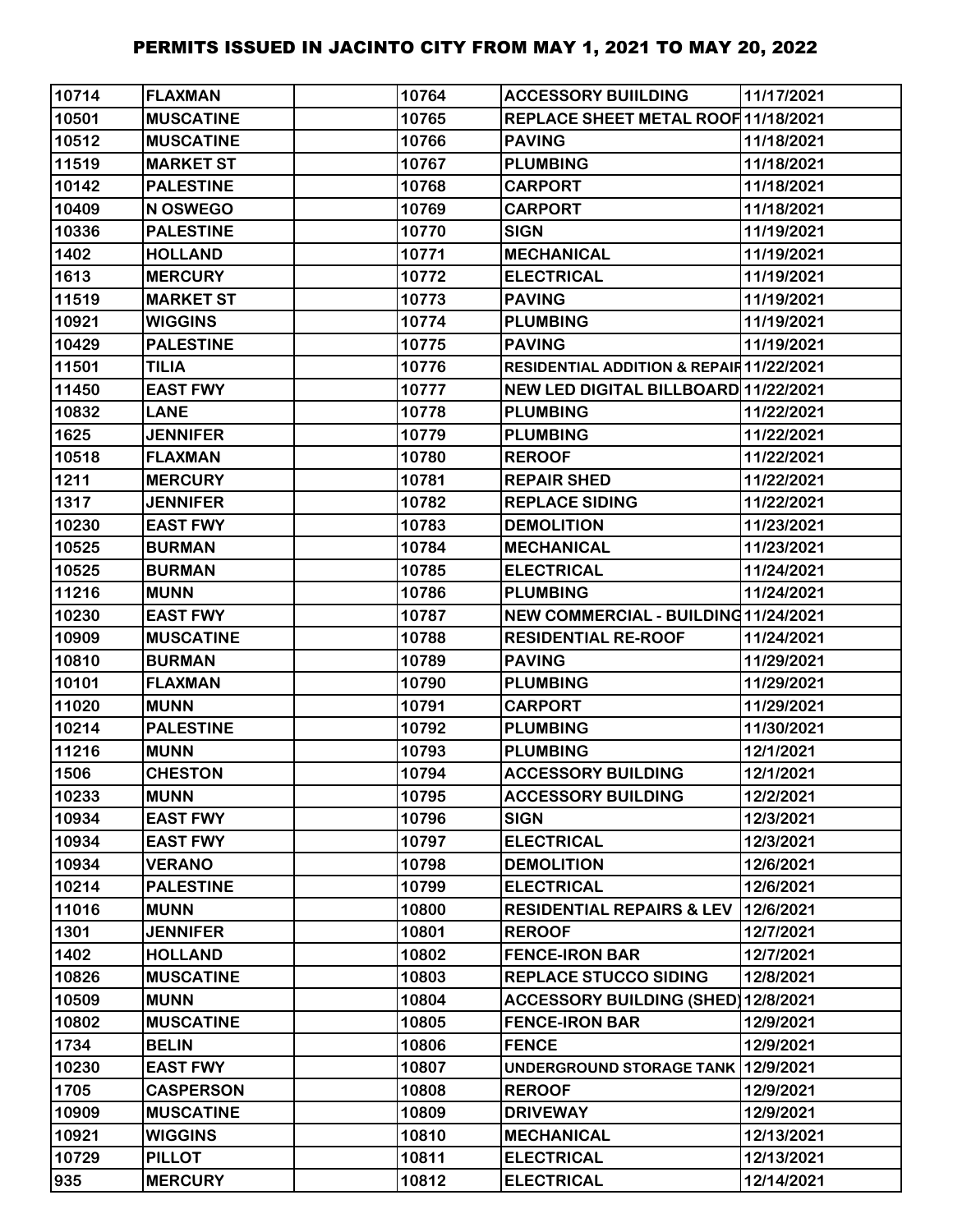| 10921 | <b>WIGGINS</b>    | 10813 | <b>PLUMBING</b>                     | 12/14/2021 |
|-------|-------------------|-------|-------------------------------------|------------|
| 10325 | <b>MARKET C</b>   | 10814 | <b>MECHANICAL</b>                   | 12/14/2021 |
| 10821 | <b>MUSCATINE</b>  | 10815 | <b>PLUMBING</b>                     | 12/14/2021 |
| 10114 | <b>PALESTINE</b>  | 10816 | <b>ELECTRICAL</b>                   | 12/14/2021 |
| 10921 | <b>WIGGINS</b>    | 10817 | <b>ELECTRICAL</b>                   | 12/15/2021 |
| 10729 | <b>PILLOT</b>     | 10818 | <b>REPLACE WINDOW,</b>              | 12/15/2021 |
| 10237 | <b>PILLOT</b>     | 10819 | <b>DRIVEWAY AND PA</b>              | 12/15/2021 |
| 10633 | <b>FLAXMAN</b>    | 10820 | <b>NEW RESIDENTIAL HOUSE</b>        | 12/15/2021 |
| 10502 | <b>PALESTINE</b>  | 10821 | <b>FENCE</b>                        | 12/15/2021 |
| 1405  | <b>HOLLAND</b>    | 10822 | <b>FIRE PROTECTION</b>              | 12/16/2021 |
| 10114 | <b>PALESTINE</b>  | 10823 | <b>MECHANICAL</b>                   | 12/16/2021 |
| 10138 | <b>PILLOT</b>     | 10824 | <b>ACCESSORY BUILDING</b>           | 12/16/2021 |
| 10317 | <b>MUNN</b>       | 10825 | REPLACE WINDOWS & PAVING 12/20/2021 |            |
| 10434 | <b>PILLOT</b>     | 10826 | <b>NEW MAIL BOX</b>                 | 12/21/2021 |
| 10142 | <b>NORVIC</b>     | 10827 | <b>FOUNDATION REPAIR</b>            | 12/22/2021 |
| 11509 | <b>FLAXMAN</b>    | 10828 | <b>RESIDENTIAL REMODEL</b>          | 12/22/2021 |
| 1430  | <b>HORATIO</b>    | 10829 | <b>PLUMBING</b>                     | 12/27/2021 |
| 10122 | <b>WIGGINS</b>    | 10830 | <b>REPLACE SIDING</b>               | 12/28/2021 |
| 10608 | <b>OSWEGO</b>     | 10831 | <b>DRIVEWAY</b>                     | 12/28/2021 |
| 10230 | <b>EAST FWY</b>   | 10832 | <b>PLUMBING</b>                     | 12/28/2021 |
| 1301  | <b>JENNIFER</b>   | 10833 | <b>ACCESSORY BUILDING</b>           | 12/28/2021 |
| 1713  | <b>HOLLAND</b>    | 10834 | <b>ACCESSORY BLDG- (C</b>           | 12/29/2021 |
| 10317 | <b>WIGGINS</b>    | 10835 | <b>ELECTRICAL</b>                   | 12/29/2021 |
| 10912 | <b>EAST FWY</b>   | 10836 | <b>COMMERCIAL REMODEL</b>           | 12/29/2021 |
| 10101 | <b>PILLOT</b>     | 10837 | <b>ELECTRICAL</b>                   | 12/29/2021 |
| 10410 | N OSWEGO          | 10838 | <b>CARPORT-METAL/GALV</b>           | 12/30/2021 |
| 10230 | <b>EAST FWY</b>   | 10839 | <b>ELECTRICAL</b>                   | 1/3/2022   |
| 10137 | <b>RUMAR</b>      | 10840 | PAVING(ON PREMISES SIDEWALK         | 1/3/2022   |
| 11509 | <b>FLAXMAN</b>    | 10841 | <b>PLUMBING</b>                     | 1/3/2022   |
| 10101 | <b>PILLOT</b>     | 10842 | <b>MECHANICAL</b>                   | 1/3/2022   |
| 10429 | <b>WIGGINS</b>    | 10843 | <b>ELECTRICAL</b>                   | 1/4/2022   |
| 1529  | <b>JENNIFER</b>   | 10844 | <b>PAVING</b>                       | 1/4/2022   |
| 10714 | <b>FLAXMAN</b>    | 10845 | <b>PAVING</b>                       | 1/5/2022   |
| 10214 | <b>PALESTINE</b>  | 10846 | <b>PLUMBING</b>                     | 1/5/2022   |
| 10608 | <b>OSWEGO</b>     | 10847 | <b>RESIDENTIAL-REMODEL(S</b>        | 1/5/2022   |
| 10608 | <b>OSWEGO</b>     | 10848 | <b>ELECTRICAL FOR SOLAR</b>         | 1/5/2022   |
| 10906 | <b>FLAXMAN</b>    | 10849 | RES.-REM(FOUNDATION-FUTURE          | 1/5/2022   |
| 1423  | KERBEY 1/2        | 10850 | <b>ELECTRICAL</b>                   | 1/5/2022   |
| 10809 | <b>MUSCATINE</b>  | 10851 | <b>DRIVEWAY</b>                     | 1/5/2022   |
| 10305 | <b>FLAXMAN</b>    | 10852 | <b>FENCE</b>                        | 1/5/2022   |
| 10142 | <b>NORVIC</b>     | 10853 | <b>RESIDENTIAL REPAIRS</b>          | 1/5/2022   |
| 10814 | <b>LACROSSE</b>   | 10854 | <b>RESIDENTIAL - REMODEL</b>        | 1/6/2022   |
| 1402  | <b>HOLLAND</b>    | 10855 | <b>NEW COMMERCIAL - BUILDING R</b>  | 1/10/2022  |
| 1421  | <b>SERPENTINE</b> | 10856 | RES.REP.(RELEVEL A FLOOR/NE         | 1/11/2022  |
| 10717 | <b>PILLOT</b>     | 10857 | RES.REPAIRS(SIDING&WINDOWS)         | 1/11/2022  |
| 11519 | <b>MARKET ST</b>  | 10858 | FIRE PROTECTION(FIRE ALARM)         | 1/11/2022  |
| 11505 | <b>SEAGRAM</b>    | 10859 | <b>RESIDENTIAL - REMODEL</b>        | 1/11/2022  |
| 11509 | <b>FLAXMAN</b>    | 10860 | <b>ELECTRICAL</b>                   | 1/11/2022  |
| 10912 | <b>EAST FWY</b>   | 10861 | <b>PLUMBING</b>                     | 1/11/2022  |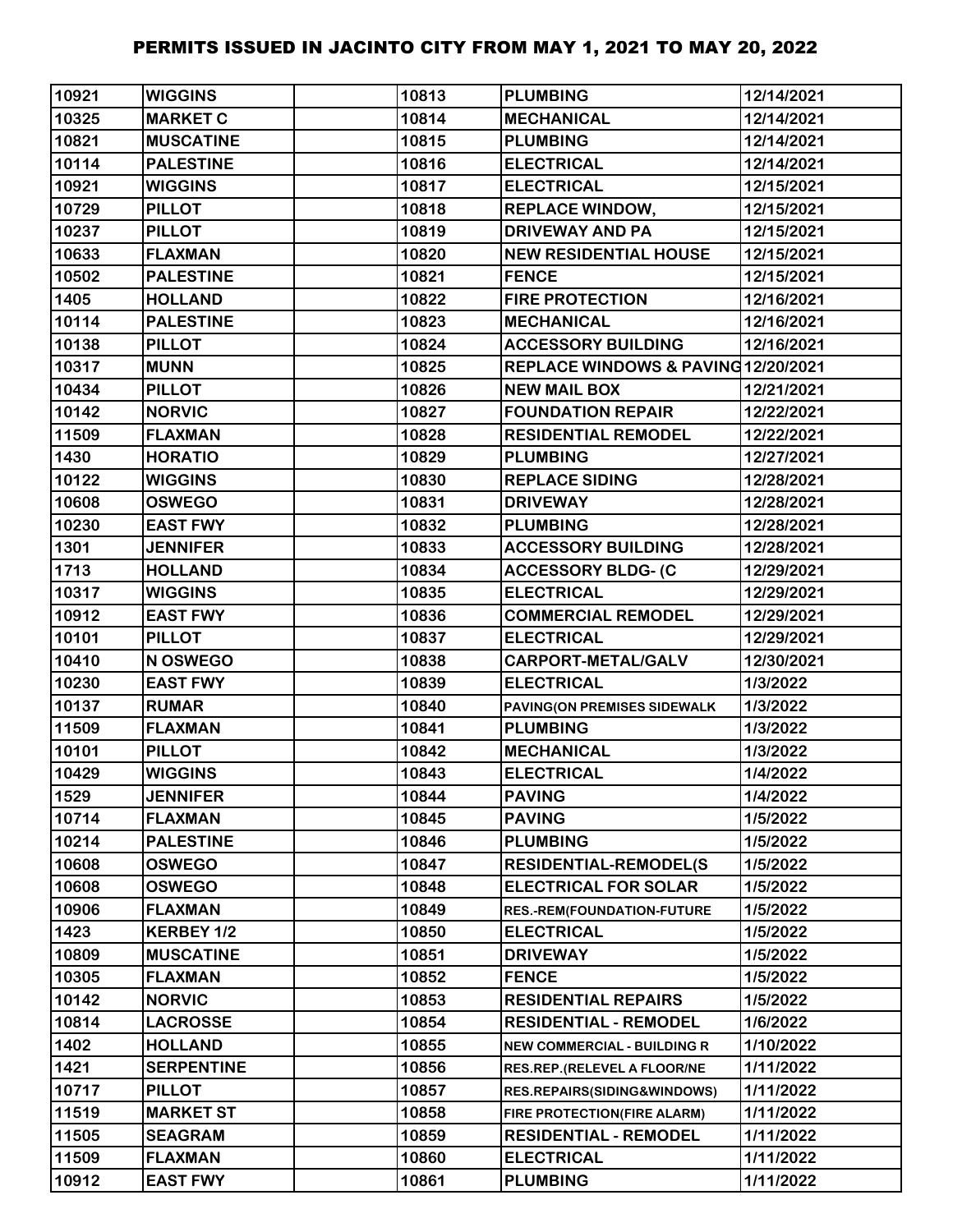| 1501  | <b>JENNIFER</b>  |   | 10862 | <b>ELECTRICAL</b>                           | 1/12/2022 |
|-------|------------------|---|-------|---------------------------------------------|-----------|
| 10230 | <b>EAST FWY</b>  |   | 10863 | <b>MECHANICAL</b>                           | 1/12/2022 |
| 10230 | <b>EAST FWY</b>  |   | 10864 | <b>REFRIGERATION</b>                        | 1/12/2022 |
| 10521 | <b>FAIRFAX</b>   |   | 10865 | <b>ELECTRICAL</b>                           | 1/13/2022 |
| 10324 | <b>PALESTINE</b> |   | 10866 | <b>SIGN</b>                                 | 1/14/2022 |
| 10101 | <b>PILLOT</b>    |   | 10867 | <b>PLUMBING</b>                             | 1/14/2022 |
| 10417 | <b>FLAXMAN</b>   |   | 10868 | <b>RESIDENTIAL REPAIRS</b>                  | 1/14/2022 |
| 10912 | <b>EAST FWY</b>  |   | 10869 | <b>ELECTRICAL</b>                           | 1/18/2022 |
| 11509 | <b>FLAXMAN</b>   |   | 10870 | <b>MECHANICAL</b>                           | 1/18/2022 |
| 10714 | <b>PILLOT</b>    |   | 10871 | <b>ELECTRICAL</b>                           | 1/19/2022 |
| 11105 | <b>OSWEGO</b>    |   | 10872 | RESIDENTIAL REPAIRS(REROOF&SIDING)          | 1/19/2022 |
| 10405 | <b>BURMAN</b>    |   | 10873 | <b>ACCESSORY BLDG</b>                       | 1/20/2022 |
| 11006 | <b>WIGGINS</b>   |   | 10874 | <b>SOLAR PANELS</b>                         | 1/20/2022 |
| 11006 | <b>WIGGINS</b>   |   | 10875 | <b>ELECTRICAL</b>                           | 1/20/2022 |
| 10619 | <b>LACROSSE</b>  |   | 10876 | <b>SOLAR PANELS</b>                         | 1/20/2022 |
| 10619 | <b>LACROSSE</b>  |   | 10877 | <b>ELECTRICAL</b>                           | 1/20/2022 |
| 10413 | <b>OSWEGO</b>    | N | 10878 | <b>RESIDENTIAL REPAIRS</b>                  | 1/20/2022 |
| 10611 | <b>LACROSSE</b>  |   | 10879 | RESIDENTIAL REPAIRS & RER(1/21/2022         |           |
| 10230 | <b>EAST FWY</b>  |   | 10880 | <b>DOUBLE SIDED SIGN</b>                    | 1/21/2022 |
| 11110 | <b>VERANO</b>    |   | 10881 | <b>DRIVEWAY</b>                             | 1/21/2022 |
| 1514  | <b>BELIN</b>     |   | 10882 | <b>PLUMBING</b>                             | 1/21/2022 |
| 10230 | <b>EAST FWY</b>  |   | 10883 | <b>DRIVEWAY</b>                             | 1/21/2022 |
| 10230 | <b>EATS FWY</b>  |   | 10884 | <b>ELECTRICAL</b>                           | 1/21/2022 |
| 10121 | <b>WIGGINS</b>   |   | 10885 | <b>PLUMBING</b>                             | 1/24/2022 |
| 1501  | <b>JENNIFER</b>  |   | 10886 | <b>MECHANICAL</b>                           | 1/24/2022 |
| 10611 | <b>PALESTINE</b> |   | 10887 | REROOF(PATIOCOVERMETAL/SKYLIGHTS) 1/24/2022 |           |
| 11010 | <b>VERANO</b>    |   | 10888 | <b>RESIDENTIAL ADDITION</b>                 | 1/25/2022 |
| 10810 | <b>BURMAN</b>    |   | 10889 | <b>RE-ROOF</b>                              | 1/26/2022 |
| 11505 | <b>SEAGRAM</b>   |   | 10890 | <b>ELECTRICAL</b>                           | 1/26/2022 |
| 10510 | <b>LACROSSE</b>  |   | 10891 | <b>RESIDENTIAL REPAIRS</b>                  | 1/27/2022 |
| 10201 | <b>MUNN</b>      |   | 10892 | <b>PLUMBING</b>                             | 1/27/2022 |
| 10609 | <b>NORVIC</b>    |   | 10893 | <b>WOOD FENCE</b>                           | 1/27/2022 |
| 10150 | <b>MUNN</b>      |   | 10894 | <b>RESIDENTIAL -RE-ROOF</b>                 | 1/31/2022 |
| 1226  | <b>MERCURY</b>   |   | 10895 | <b>PLUMBING</b>                             | 1/31/2022 |
| 10422 | <b>SLACROSSE</b> |   | 10896 | <b>FENCE</b>                                | 2/1/2022  |
| 1622  | <b>CHESTON</b>   |   | 10897 | <b>RESIDENTIAL ADDITION</b>                 | 2/1/2022  |
| 1622  | <b>CHESTON</b>   |   | 10898 | <b>PLUMBING</b>                             | 2/1/2022  |
| 10421 | <b>S OSWEGO</b>  |   | 10899 | <b>SOLAR PANELS</b>                         | 2/2/2022  |
| 10421 | S OSWEGO         |   | 10900 | <b>ELECTRICAL</b>                           | 2/2/2022  |
| 11402 | <b>MUNN</b>      |   | 10901 | <b>PLUMBING</b>                             | 2/2/2022  |
| 10729 | <b>PILLOT</b>    |   | 10902 | <b>MECHANICAL</b>                           | 2/2/2022  |
| 10325 | <b>SLACROSSE</b> |   | 10903 | <b>RESIDENTIAL REPAIRS</b>                  | 2/3/2022  |
| 10611 | <b>PALESTINE</b> |   | 10904 | <b>PLUMBING</b>                             | 2/3/2022  |
| 10137 | <b>RUMAR</b>     |   | 10905 | <b>FENCE</b>                                | 2/3/2022  |
| 10902 | <b>LANE</b>      |   | 10906 | <b>DRIVEWAY/PAVING</b>                      | 2/4/2022  |
| 10222 | <b>NORVIC</b>    |   | 10907 | <b>PLUMBING</b>                             | 2/8/2022  |
| 10414 | <b>NORVIC</b>    |   | 10908 | <b>PAVING</b>                               | 2/8/2022  |
| 10222 | <b>MUNN</b>      |   | 10909 | <b>FENCE</b>                                | 2/9/2022  |
| 11605 | <b>FLAXMAN</b>   |   | 10910 | <b>RESIDENTIAL RE-ROOF</b>                  | 2/9/2022  |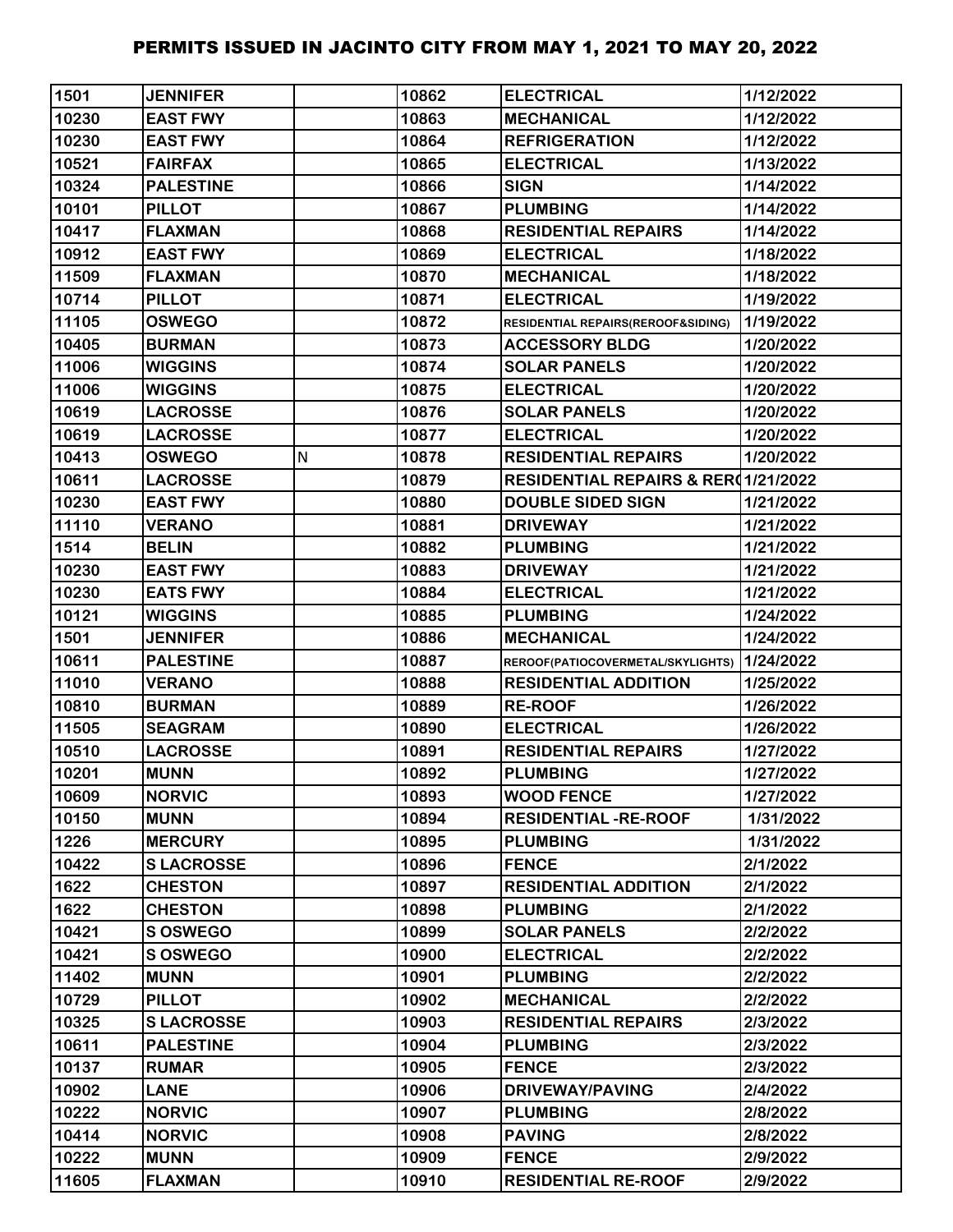| 10138 | <b>NORVIC</b>     |     | 10911 | <b>PLUMBING</b>                    | 2/9/2022  |
|-------|-------------------|-----|-------|------------------------------------|-----------|
| 11010 | <b>VERANO</b>     |     | 10912 | <b>DRIVEWAY</b>                    | 2/10/2022 |
| 10333 | <b>N LACROSSE</b> |     | 10913 | <b>RESIDENTIAL RE-ROOF</b>         | 2/11/2022 |
| 11505 | <b>OGLESBY</b>    |     | 10914 | <b>PLUMBING</b>                    | 2/14/2022 |
| 10230 | <b>FAIRFAX</b>    |     | 10915 | PLUMBING-GAS GENERATOR   2/14/2022 |           |
| 10414 | <b>SLACROSSE</b>  |     | 10916 | <b>ELECTRICAL</b>                  | 2/14/2022 |
| 1306  | <b>MERCURY</b>    |     | 10917 | <b>6FT TALL WOOD FENCE</b>         | 2/14/2022 |
| 11501 | <b>TILIA</b>      |     | 10918 | <b>PLUMBING</b>                    | 2/15/2022 |
| 1105  | <b>FLINT</b>      |     | 10919 | <b>ELECTRICAL</b>                  | 2/15/2022 |
| 10142 | <b>NORVIC</b>     |     | 10920 | <b>ELECTRICAL</b>                  | 2/16/2022 |
| 10237 | <b>MARKET</b>     |     | 10921 | <b>ELECTRICAL</b>                  | 2/16/2022 |
| 10142 | <b>NORVIC</b>     |     | 10922 | <b>MECHANICAL</b>                  | 2/17/2022 |
| 10714 | <b>PILLOT</b>     |     | 10923 | <b>ELECTRICAL</b>                  | 2/17/2022 |
| 10714 | <b>PILLOT</b>     |     | 10924 | <b>SOLAR PANEL</b>                 | 2/17/2022 |
| 11018 | <b>OSWEGO</b>     |     | 10925 | <b>RESIDENTIAL RE-ROOF</b>         | 2/17/2022 |
| 1312  | <b>MERCURY</b>    |     | 10926 | <b>RESIDENTIAL REPAIRS</b>         | 2/18/2022 |
| 10142 | <b>NORVIC</b>     |     | 10927 | <b>PLUMBING</b>                    | 2/18/2022 |
| 10325 | <b>SLACROSSE</b>  |     | 10928 | <b>ELECTRICAL</b>                  | 2/18/2022 |
| 10810 | <b>OSWEGO</b>     |     | 10929 | <b>WHOLE HOUSE GENERATOR</b>       | 2/21/2022 |
| 10810 | <b>OSWEGO</b>     |     | 10930 | <b>PLUMBING</b>                    | 2/21/2022 |
| 10810 | <b>OSWEGO</b>     |     | 10931 | <b>ELECTRICAL</b>                  | 2/21/2022 |
| 10126 | <b>NORVIC</b>     |     | 10932 | <b>RES REPAIRS(SHEETROCK)</b>      | 2/21/2022 |
| 10237 | <b>LANE</b>       |     | 10933 | <b>PLUMBING</b>                    | 2/22/2022 |
| 10912 | <b>EAST FWY</b>   |     | 10934 | <b>MECHANICAL</b>                  | 2/23/2022 |
| 1312  | <b>MERCURY</b>    |     | 10935 | <b>ELECTRICAL</b>                  | 2/23/2022 |
| 11502 | <b>CELTIS</b>     |     | 10936 | <b>PLUMBING</b>                    | 2/23/2022 |
| 11009 | <b>WIGGINS</b>    |     | 10937 | <b>PLUMBING</b>                    | 2/23/2022 |
| 11430 | <b>EAST FWY</b>   | 360 | 10938 | <b>COMMERCIAL REMODEL</b>          | 2/24/2022 |
| 11209 | <b>OSWEGO</b>     |     | 10939 | <b>FENCE</b>                       | 2/24/2022 |
| 10633 | <b>FLAXMAN</b>    |     | 10940 | <b>PLUMBING</b>                    | 2/24/2022 |
| 1405  | <b>HOLLAND</b>    |     | 10941 | <b>FIRE PROTECTION ALARM</b>       | 2/28/2022 |
| 11211 | <b>MUNN</b>       |     | 10942 | <b>CARPORT</b>                     | 3/2/2022  |
| 11501 | <b>TILIA</b>      |     | 10943 | <b>MECHANICAL</b>                  | 3/2/2022  |
| 10718 | <b>NORVIC</b>     |     | 10944 | <b>REROOF</b>                      | 3/3/2022  |
| 10633 | <b>FLAXMAN</b>    |     | 10945 | <b>ELECTRICAL</b>                  | 3/3/2022  |
| 10714 | <b>OSWEGO</b>     |     | 10946 | <b>REROOF</b>                      | 3/3/2022  |
| 1310  | <b>CHESTON</b>    |     | 10947 | <b>RESIDENTIAL RE-ROOF</b>         | 3/3/2022  |
| 10205 | <b>NORVIC</b>     |     | 10948 | <b>FENCE-CHAINLINK</b>             | 3/3/2022  |
| 10603 | <b>LACROSSE</b>   |     | 10949 | <b>DRIVEWAY</b>                    | 3/4/2022  |
| 1310  | <b>CHESTON</b>    |     | 10950 | <b>WOOD CARPORT</b>                | 3/4/2022  |
| 11519 | <b>MARKET ST</b>  |     | 10951 | SIGN 2 WALL & 2 POLE               | 3/8/2022  |
| 11519 | <b>MARKET ST</b>  |     | 10952 | <b>ELECTRICAL SIGN</b>             | 3/8/2022  |
| 10630 | <b>FLAXMAN</b>    |     | 10953 | <b>MECHANICAL</b>                  | 3/8/2022  |
| 1501  | <b>JENNIFER</b>   |     | 10954 | <b>PLUMBING</b>                    | 3/9/2022  |
| 1317  | <b>MERCURY</b>    |     | 10955 | <b>PEDESTRIAN RAMP</b>             | 3/9/2022  |
| 11430 | <b>EAST FWY</b>   | 350 | 10956 | <b>ELECTRICAL</b>                  | 3/9/2022  |
| 1002  | <b>HOLLAND ST</b> |     | 10957 | <b>COMMERCIAL REMODEL</b>          | 3/9/2022  |
| 10222 | <b>BURMAN</b>     |     | 10959 | <b>RESREM(M.SUITE&amp;GARAGE</b>   | 3/10/2022 |
| 10609 | <b>FAIRFAX</b>    |     | 10960 | <b>PAVING FOR EXISTING</b>         | 3/10/2022 |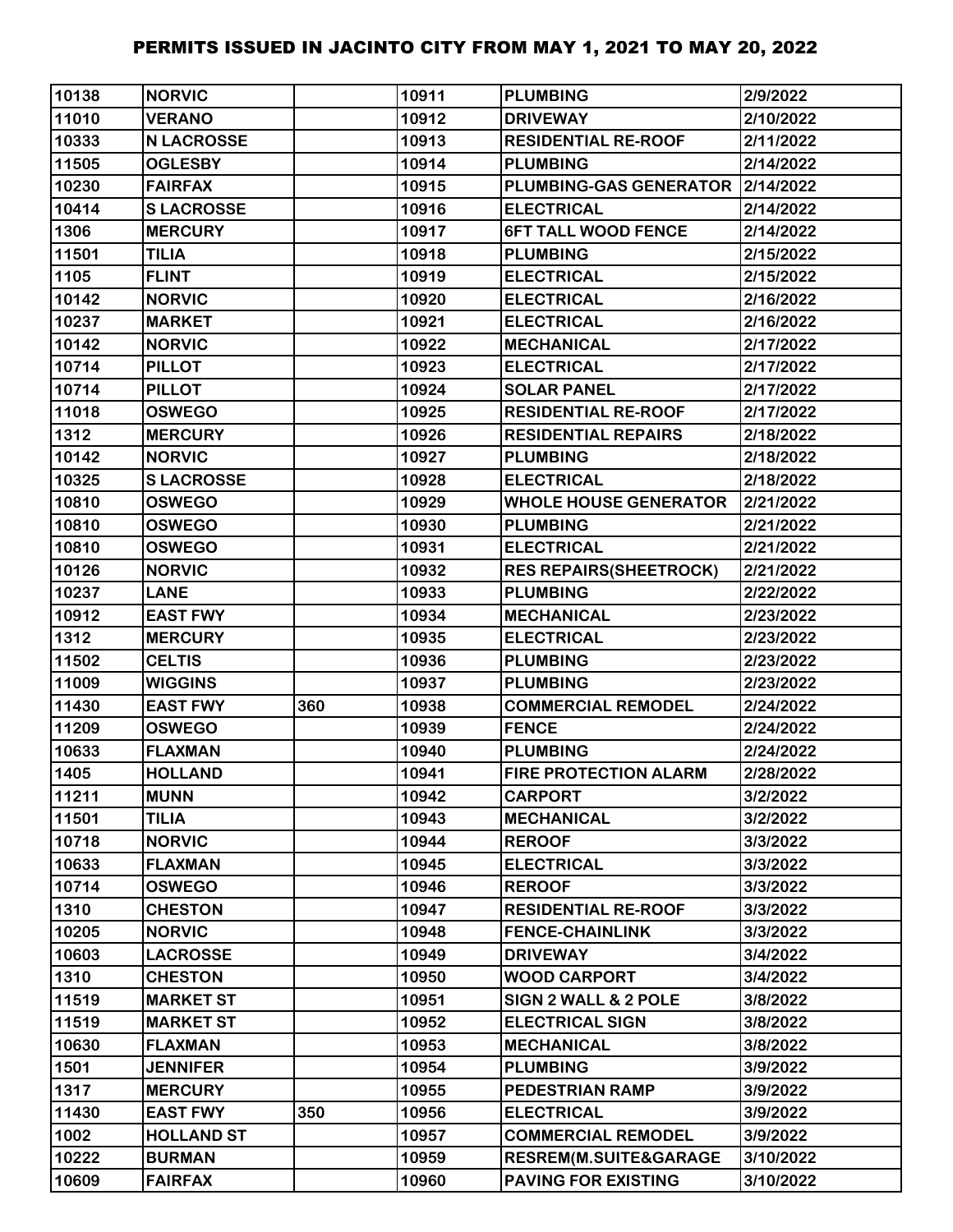| 11450 | <b>EAST FWY</b>   |     | 10961 | <b>COMMERCIAL RE-ROOF</b>           | 3/10/2022 |
|-------|-------------------|-----|-------|-------------------------------------|-----------|
| 11117 | <b>OSWEGO</b>     |     | 10962 | LEVEL-BLK/BASE                      | 3/10/2022 |
| 10934 | <b>VERANO</b>     |     | 10963 | <b>FENCE</b>                        | 3/10/2022 |
| 10117 | <b>FLAXMAN</b>    |     | 10964 | <b>RES.REPAIR FOR FRONT PORCH</b>   | 3/11/2022 |
| 10341 | S OSWEGO          |     | 10965 | <b>DRIVEWAY</b>                     | 3/15/2022 |
| 11121 | <b>MARKET</b>     |     | 10966 | <b>COMMERCIAL REPAIRS</b>           | 3/14/2022 |
| 11430 | <b>EAST FWY</b>   | 360 | 10967 | <b>PLUMBING</b>                     | 3/15/2022 |
| 10110 | <b>MUNN</b>       |     | 10968 | <b>RESIDENTIAL RE-ROOF</b>          | 3/15/2022 |
| 10145 | <b>FLAXMAN</b>    |     | 10969 | <b>WOODEN CARPORT</b>               | 3/16/2022 |
| 10934 | <b>VERANO</b>     |     | 10970 | <b>PLUMBING</b>                     | 3/16/2022 |
| 1725  | <b>HOLLAND</b>    |     | 10971 | <b>FENCE</b>                        | 3/17/2022 |
| 10106 | <b>MUNN</b>       |     | 10972 | <b>RESIDENTIAL-RE-ROOF</b>          | 3/18/2022 |
| 11501 | <b>TILIA</b>      |     | 10973 | <b>ELECTRICAL</b>                   | 3/18/2022 |
| 11610 | <b>OGLESBY</b>    |     | 10974 | <b>RESIDENTIAL REPAIRS</b>          | 3/18/2022 |
| 11117 | <b>OSWEGO</b>     |     | 10975 | <b>RESIDENTIAL REPAIRS</b>          | 3/21/2022 |
| 10241 | <b>LANE</b>       |     | 10976 | <b>RESIDENTIAL REPAIRS</b>          | 3/21/2022 |
| 10502 | <b>PILLOT</b>     |     | 10977 | <b>MAIL BOX</b>                     | 3/22/2022 |
| 10129 | <b>PALESTINE</b>  |     | 10978 | <b>REROOF</b>                       | 3/22/2022 |
| 10729 | <b>PILLOT</b>     |     | 10979 | <b>ELECTRICAL</b>                   | 3/23/2022 |
| 1421  | <b>SERPENTINE</b> |     | 10980 | <b>DRIVEWAY</b>                     | 3/22/2022 |
| 11113 | <b>INVIERNO</b>   |     | 10981 | <b>SOLAR PANNEL</b>                 | 3/23/2022 |
| 11113 | <b>INVIERNO</b>   |     | 10982 | <b>ELECTRICAL</b>                   | 3/23/2022 |
| 10214 | <b>PALESTINE</b>  |     | 10983 | <b>FENCE</b>                        | 3/23/2022 |
| 11117 | <b>OSWEGO</b>     |     | 10984 | <b>RESIDENTIAL - REMODEL</b>        | 3/24/2022 |
|       | <b>BACA</b>       |     | 10985 | <b>RIGHT OF WAY</b>                 | 3/24/2022 |
| 10330 | <b>BURMAN</b>     |     | 10986 | <b>REROOF</b>                       | 3/24/2022 |
| 10342 | <b>N LACROSSE</b> |     | 10987 | <b>DRIVEWAY &amp; PAVING</b>        | 3/24/2022 |
| 11430 | <b>EAST FWY</b>   | 360 | 10988 | <b>MECHANICAL</b>                   | 3/25/2022 |
| 10201 | <b>MUNN</b>       |     | 10989 | <b>FOUNDATION REPAIR</b>            | 3/25/2022 |
| 10502 | <b>LACROSSE</b>   |     | 10990 | <b>RESIDENTIAL REPAIRS</b>          | 3/25/2022 |
| 10506 | <b>LACROSSE</b>   |     | 10991 | <b>RESIDENTIAL REPAIRS</b>          | 3/25/2022 |
| 10222 | <b>BURMAN</b>     |     | 10992 | <b>ELECTRICAL</b>                   | 3/28/2022 |
| 10937 | <b>VERANO</b>     |     | 10993 | <b>PLUMBING</b>                     | 3/29/2022 |
| 11434 | <b>MUNN</b>       |     | 10994 | <b>DEMOLITION-BACK LAUNDRY</b>      | 3/29/2022 |
| 10222 | <b>BURMAN</b>     |     | 10995 | <b>PLUMBING</b>                     | 3/29/2022 |
| 11010 | <b>VERANO</b>     |     | 10996 | <b>ELECTRICAL</b>                   | 3/30/2022 |
| 10133 | <b>MUNN</b>       |     | 10997 | <b>ACCESSORY BUILDING-STOR</b>      | 3/30/2022 |
| 1301  | <b>HORATIO</b>    |     | 10998 | <b>FENCE-WOOD &amp; IRON</b>        | 3/30/2022 |
| 1711  | <b>KERBEY</b>     |     | 10999 | <b>RESIDENTIAL ADDITION</b>         | 3/31/2022 |
| 1405  | <b>HOLLAND</b>    |     | 11000 | <b>ELECTRICAL</b>                   | 3/31/2022 |
| 11502 | <b>CELTIS</b>     |     | 11001 | <b>RESIDENTIAL REPAIRS</b>          | 3/31/2022 |
| 10518 | <b>LACROSSE</b>   |     | 11002 | <b>RESIDENTIAL ADDITION</b>         | 4/1/2022  |
| 11213 | <b>OSWEGO</b>     |     | 11003 | <b>RESIDENITAL REPAIRS</b>          | 4/1/2022  |
| 10625 | <b>FLAXMAN</b>    |     | 11004 | NEW RESIDENTIAL - BUILDING 4/4/2022 |           |
| 11008 | <b>MUNN</b>       |     | 11005 | <b>PLUMBING</b>                     | 4/4/2022  |
| 1626  | <b>JENNIFER</b>   |     | 11006 | REPAIR BACK WOODEN FENC14/4/2022    |           |
| 1438  | <b>BELIN</b>      |     | 11007 | <b>RESD. REPAIRS - WINDOW</b>       | 4/4/2022  |
| 10230 | <b>EAST FWY</b>   |     | 11008 | <b>MECHANICAL</b>                   | 4/4/2022  |
| 11505 | <b>TILIA</b>      |     | 11009 | <b>PLUMBING</b>                     | 4/6/2022  |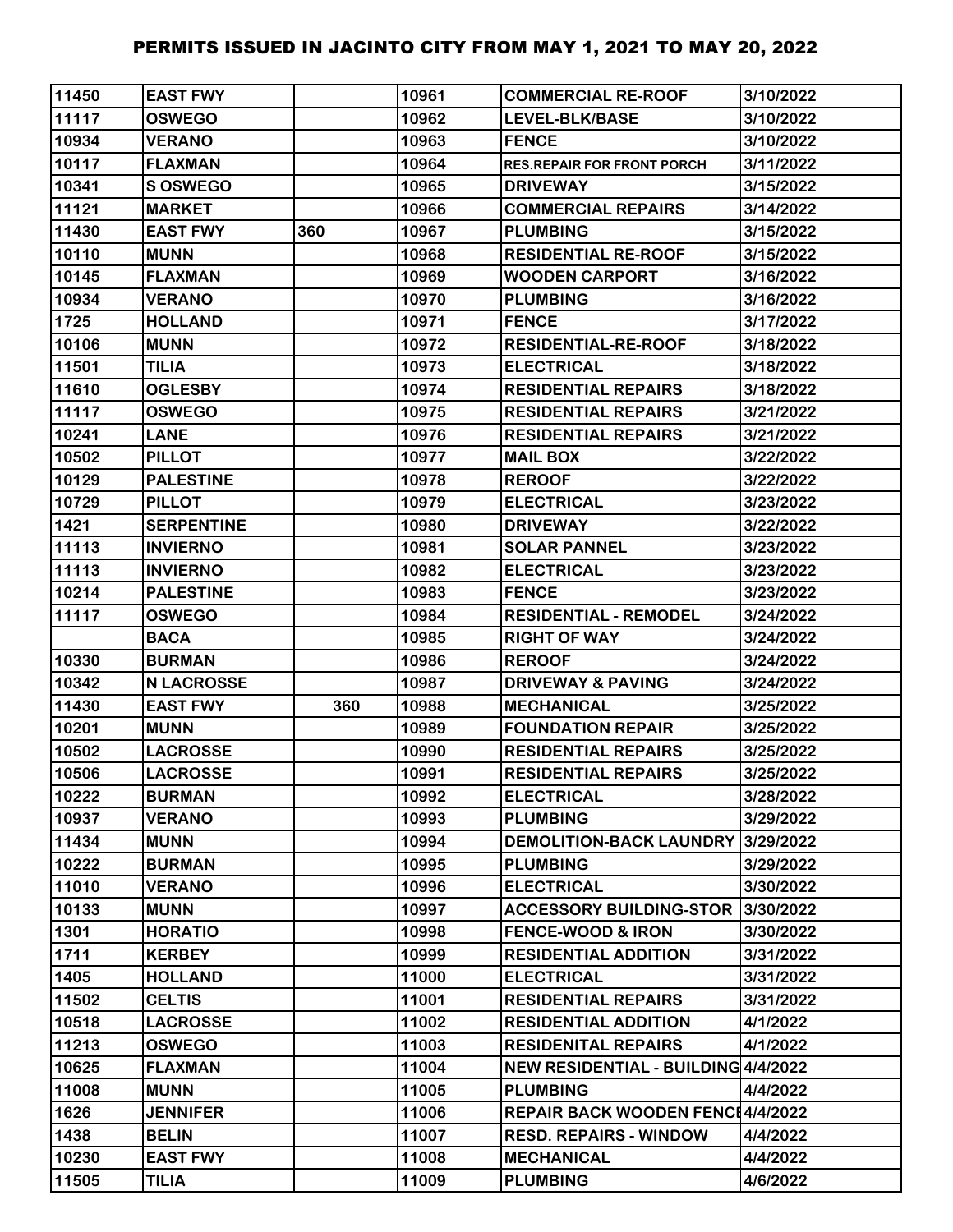| 1718  | <b>CASPERSON</b>  |     | 11010 | <b>SOLAR PANELS</b>                   | 4/6/2022  |
|-------|-------------------|-----|-------|---------------------------------------|-----------|
| 1718  | <b>CASPERSON</b>  |     | 11011 | <b>ELECTRICAL</b>                     | 4/6/2022  |
| 10602 | <b>LACROSSE</b>   |     | 11012 | <b>PAVING</b>                         | 4/6/2022  |
| 10501 | <b>WIGGINS</b>    |     | 11013 | <b>RESIDENTIAL REPAIRS</b>            | 4/6/2022  |
| 10234 | <b>PILLOT</b>     |     | 11014 | <b>RESIDENTIAL RE-ROOF</b>            | 4/7/2022  |
| 10514 | <b>PILLOT</b>     |     | 11015 | <b>RESIDENTIAL RAISE ROOF</b>         | 4/8/2022  |
| 11430 | <b>EAST FWY</b>   | 370 | 11016 | <b>ELECTRICAL</b>                     | 4/8/2022  |
| 10618 | <b>WIGGINS</b>    |     | 11017 | <b>PLUMBING</b>                       | 4/8/2022  |
| 1406  | <b>JENNIFER</b>   |     | 11018 | <b>FENCE-IRON BAR</b>                 | 4/8/2022  |
| 11519 | <b>MARKET 1/2</b> |     | 11019 | <b>ELECTRICAL</b>                     | 4/8/2022  |
| 10314 | <b>FLAXMAN</b>    |     | 11020 | <b>FENCE</b>                          | 4/11/2022 |
| 10345 | N OSWEGO          |     | 11021 | <b>BACK PORCH</b>                     | 4/12/2022 |
| 10915 | <b>FLAXMAN</b>    |     | 11022 | <b>PLUMBING</b>                       | 4/12/2022 |
| 10821 | <b>MUSCATINE</b>  |     | 11023 | <b>PLUMBING</b>                       | 4/12/2022 |
| 10334 | <b>MUSCATINE</b>  |     | 11024 | <b>ACCESSORY BUILDING</b>             | 4/12/2022 |
| 10717 | <b>PILLOT</b>     |     | 11025 | <b>PLUMBING</b>                       | 4/14/2022 |
| 10822 | <b>FLAXMAN</b>    |     | 11026 | <b>LEVEL (PIER &amp; BEAM)</b>        | 4/14/2022 |
| 11618 | <b>LORD</b>       |     | 11027 | <b>REROOF</b>                         | 4/18/2022 |
| 10717 | <b>PILLOT</b>     |     | 11028 | <b>FRONT PORCH</b>                    | 4/18/2022 |
| 11110 | <b>EAST FWY</b>   |     | 11029 | <b>EXT STAIRS &amp; CANOPIES</b>      | 4/19/2022 |
| 10902 | <b>MUSCATINE</b>  |     | 11030 | <b>DRIVEWAY</b>                       | 4/20/2022 |
| 10117 | <b>FLAXMAN</b>    |     | 11031 | <b>FENCE</b>                          | 4/21/2022 |
| 10521 | <b>BURMAN</b>     |     | 11032 | <b>RESIDENTIAL REPAIRS</b>            | 4/21/2022 |
| 10823 | <b>MARKET</b>     |     | 11033 | <b>DEMOLITION</b>                     | 4/21/2022 |
| 11121 | <b>MARKET</b>     |     | 11034 | <b>DOUBLE SIDED SIGN</b>              | 4/21/2022 |
| 11121 | <b>MARKET</b>     |     | 11035 | <b>ELECTRICAL</b>                     | 4/21/2022 |
| 11434 | <b>MUNN</b>       |     | 11036 | <b>RESIDENTIAL ADDITION</b>           | 4/21/2022 |
| 11006 | <b>WIGGINS</b>    |     | 11037 | <b>PORCH</b>                          | 4/22/2022 |
| 11434 | <b>MUNN</b>       |     | 11038 | <b>PLUMBING</b>                       | 4/22/2022 |
| 10330 | <b>PALESTINE</b>  |     | 11039 | <b>WINDOW REPLACEMENT</b>             | 4/22/2022 |
| 10330 | <b>PALESTINE</b>  |     | 11040 | <b>SIGN</b>                           | 4/22/2022 |
| 10342 | <b>CHADWICK</b>   |     | 11041 | <b>REROOF</b>                         | 4/25/2022 |
| 1514  | <b>BELIN</b>      |     | 11042 | <b>MECHANICAL</b>                     | 4/26/2022 |
| 10338 | <b>FLAXMAN</b>    |     | 11043 | <b>RESD REPAIRS-SIDING AND TRI</b>    | 4/26/2022 |
| 10930 | <b>BURMAN</b>     |     | 11044 | PORCH AND CARPORT ADDITION 4/26/2022  |           |
| 10317 | <b>CHADWICK</b>   |     | 11045 | <b>REROOF &amp; SIDING REPAIR</b>     | 4/26/2022 |
| 10625 | <b>OSWEGO</b>     |     | 11046 | 6'6" WOOD FENCE                       | 4/26/2022 |
| 11450 | <b>EAST FWY</b>   |     | 11047 | <b>ELECTRICAL</b>                     | 4/26/2022 |
| 10502 | <b>NORVIC</b>     |     | 11048 | <b>RESD REPAIRS-SIDING &amp; WOOD</b> | 4/27/2022 |
| 10521 | <b>BURMAN</b>     |     | 11050 | <b>PLUMBING</b>                       | 4/27/2022 |
| 10202 | <b>MUNN</b>       |     | 11051 | <b>RESD REPAIRS - SIDING/WINDO</b>    | 4/27/2022 |
| 11003 | <b>MARKET</b>     |     | 11052 | <b>PLUMBING</b>                       | 4/28/2022 |
| 10717 | <b>PILLOT</b>     |     | 11053 | ELECTRICAL MISCELLANEOUS4/28/2022     |           |
| 1417  | <b>SHERYL</b>     |     | 11054 | <b>PLUMBING</b>                       | 4/28/2022 |
| 10909 | <b>WIGGINS</b>    |     | 11055 | <b>REROOF-SHINGLES ONLY</b>           | 4/29/2022 |
| 1514  | <b>BELIN</b>      |     | 11056 | <b>ELECTRICAL</b>                     | 5/2/2022  |
| 11010 | <b>VERANO</b>     |     | 11057 | <b>PLUMBING</b>                       | 5/2/2022  |
| 10221 | <b>LANE</b>       |     | 11058 | <b>REROOF</b>                         | 5/3/2022  |
| 10521 | <b>BURMAN</b>     |     | 11059 | <b>ELECTRICAL</b>                     | 5/3/2022  |